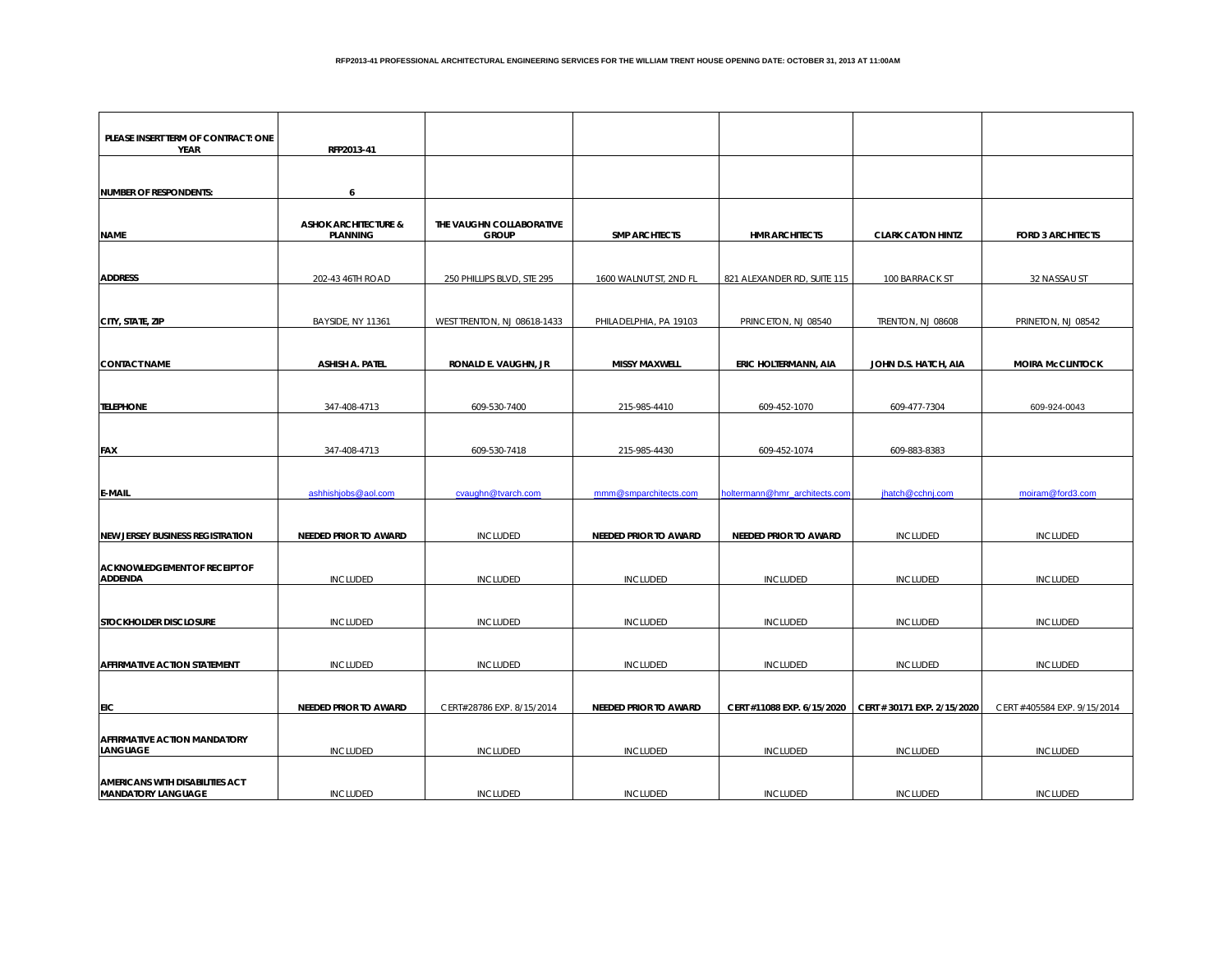| <b>NON-COLLUSION AFFADAVIT</b>                                           | <b>INCLUDED</b>       | <b>INCLUDED</b> | <b>INCLUDED</b>              | <b>INCLUDED</b> | <b>INCLUDED</b> | <b>INCLUDED</b> |
|--------------------------------------------------------------------------|-----------------------|-----------------|------------------------------|-----------------|-----------------|-----------------|
|                                                                          |                       |                 |                              |                 |                 |                 |
| <b>CERTIFICATION AND DISCLOSURE OF</b><br>POLITICAL CONTRIBUTIONS        | <b>INCLUDED</b>       | <b>INCLUDED</b> | <b>INCLUDED</b>              | <b>INCLUDED</b> | <b>INCLUDED</b> | <b>INCLUDED</b> |
|                                                                          |                       |                 |                              |                 |                 |                 |
| <b>DISCLOSURE OF INVESTMENTACTIVITIES IN</b><br><b>IRAN</b>              | <b>INCLUDED</b>       | <b>INCLUDED</b> | <b>INCLUDED</b>              | <b>INCLUDED</b> | <b>INCLUDED</b> | <b>INCLUDED</b> |
|                                                                          |                       |                 |                              |                 |                 |                 |
| <b>DETAILED INFORMATION AS MENTIONED</b><br>IN THIS REQUEST FOR PROPOSAL | <b>INCLUDED</b>       | <b>INCLUDED</b> | <b>INCLUDED</b>              | <b>INCLUDED</b> | <b>INCLUDED</b> | <b>INCLUDED</b> |
|                                                                          |                       |                 |                              |                 |                 |                 |
| <b>CERTIFICATE OF INSURANCE</b>                                          | NEEDED PRIOR TO AWARD | <b>INCLUDED</b> | <b>NEEDED PRIOR TO AWARD</b> | <b>INCLUDED</b> | <b>INCLUDED</b> | <b>INCLUDED</b> |
|                                                                          |                       |                 |                              |                 |                 |                 |
| <b>REFERENCES (IF REQUIRED)</b>                                          | <b>INCLUDED</b>       | <b>INCLUDED</b> | <b>INCLUDED</b>              | <b>INCLUDED</b> | <b>INCLUDED</b> | <b>INCLUDED</b> |
|                                                                          |                       |                 |                              |                 |                 |                 |
| <b>60-DAY EXTENSION COMPLIANCE</b>                                       | YES                   | YES             | YES                          | <b>YES</b>      | YES             | YES             |
|                                                                          |                       |                 |                              |                 |                 |                 |
| <b>EMERGENCY COMPLIANCE</b>                                              | YES                   | <b>YES</b>      | <b>YES</b>                   | <b>YES</b>      | <b>YES</b>      | YES             |
|                                                                          |                       |                 |                              |                 |                 |                 |
| <b>GRAND TOTAL</b>                                                       | \$43,300.00           | \$76,045.00     | \$83,004.00                  | \$84,795.00     | \$91,975.00     | \$108,600.00    |
|                                                                          |                       |                 |                              |                 |                 |                 |
| <b>EXCEPTIONS</b>                                                        | <b>NONE</b>           | <b>NONE</b>     | <b>NONE</b>                  | <b>NONE</b>     | <b>NONE</b>     | <b>NONE</b>     |
|                                                                          |                       |                 |                              |                 |                 |                 |
| <b>FATAL FLAW</b>                                                        | <b>NONE</b>           | <b>NONE</b>     | <b>NONE</b>                  | <b>NONE</b>     | <b>NONE</b>     | <b>NONE</b>     |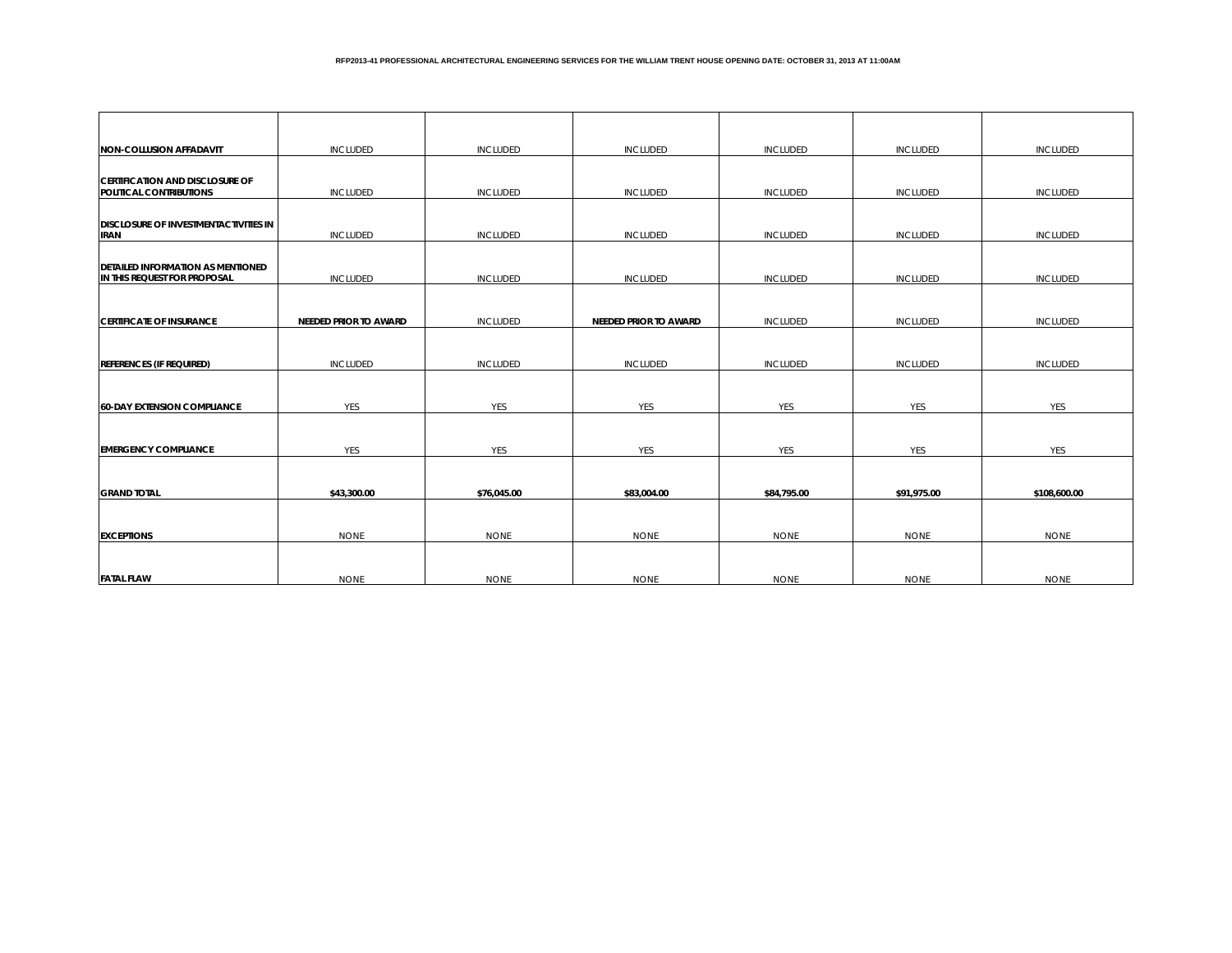An Officer of the Respondent Firm must sign and date this Price Form and return with the proposal.

 $\mathcal{A}$ 

 $\frac{5}{2}$ 

| <b>Description</b>                                                                                                                          | <b>Unit</b>               | Qty.         | Unit price (\$)                                          | Total (\$)  |
|---------------------------------------------------------------------------------------------------------------------------------------------|---------------------------|--------------|----------------------------------------------------------|-------------|
| Task Item 1A - Architectural Design<br>Services - Schematic Design Phase                                                                    | <b>LUMP</b><br><b>SUM</b> | 1            |                                                          | \$5,500.00  |
| Task Item 1A - Investigation Allowance                                                                                                      | <b>LUMP</b><br><b>SUM</b> | $\mathbf{A}$ | $\frac{1}{400.00 \times 1}$<br>(10.005)<br>EGUIPMENT COT | \$10,500.00 |
| Task Item 1A - Archaeological Services<br>Allowance (Allowance amount set by the<br>Owner).                                                 | LUMP<br><b>SUM</b>        | 1            |                                                          | \$10,000    |
| <b>Total Hourly Rate for Archaeologist</b><br>including Consultant markup for<br>coordination and documentation:<br>\$85.00 AR. + TRAVELING |                           |              |                                                          |             |
| Task Item 1B - Architectural Design<br>Services - Design Development Phase                                                                  | <b>LUMP</b><br><b>SUM</b> | 1            |                                                          | 86,000.00   |
| <b>Task Item 2 - Construction Documents</b>                                                                                                 | LUMP<br><b>SUM</b>        | 1            |                                                          | \$4,500.00  |
| Task Item 3 - Assistance with Bidding                                                                                                       | <b>LUMP</b><br><b>SUM</b> | 1            |                                                          | \$1,500.00  |
| Task Item 4 - Construction Phase Support<br><b>Services</b>                                                                                 | <b>HOUR</b>               | 80           | $\phi^{5}$ 65.00/HR \$5,200.00                           |             |

On the lines below, insert the Total Price for the entire Scope of Services including General Requirements, Task Item 1A & 1B - Architectural Design Services (including Schematic Design Phase & Design Development Phase), Task Item 2 - Construction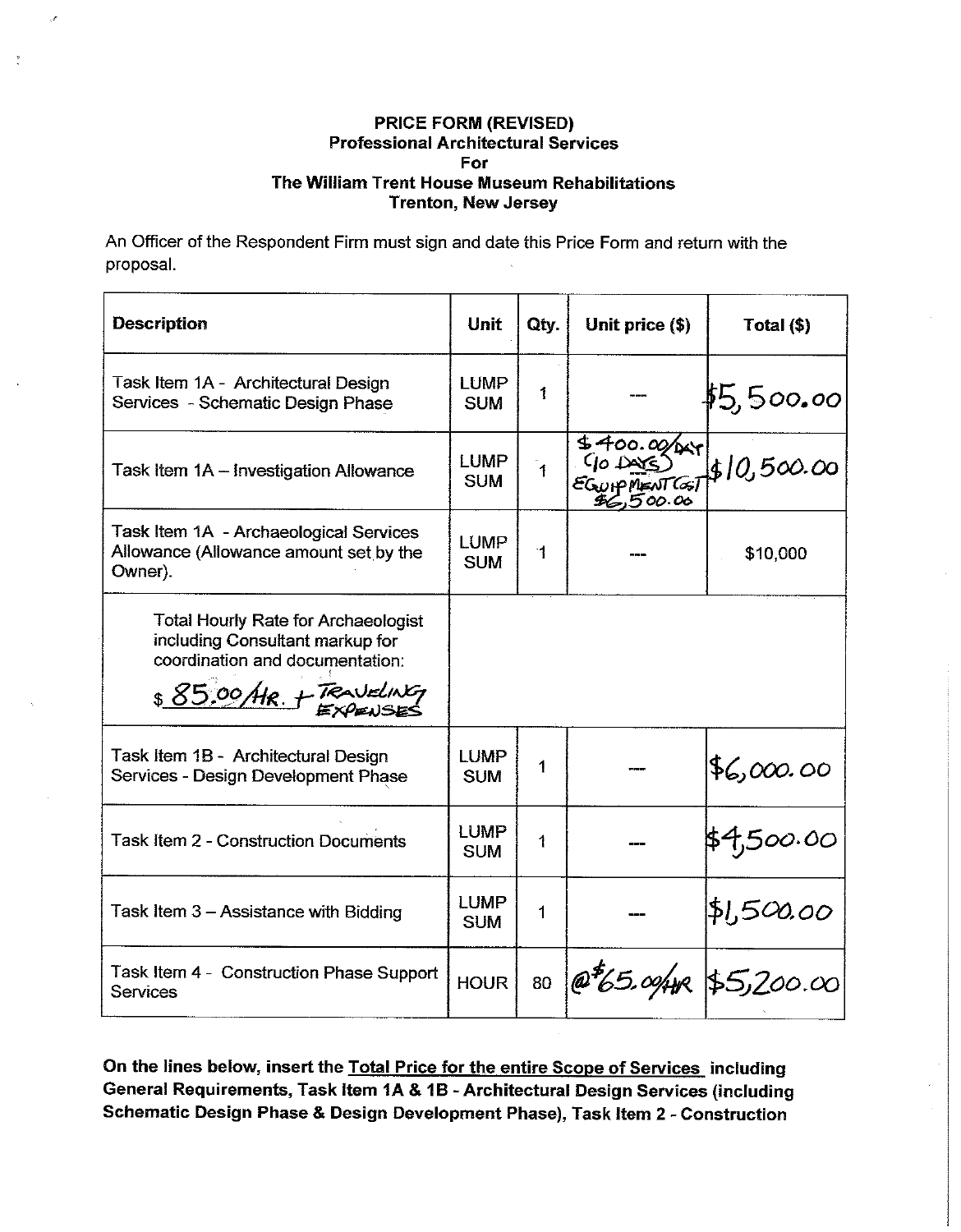Documents, Task Item 3 - Assistance with Bidding, and Task Item 4 - Construction Phase **Support Services.** 

FORTY THREE THOUSAND TWO HUNDRED DOLLARS

**Total Amount in words** 

V

 $\tilde{\phantom{a}}$ 

 $200.00$  $\mathfrak{S}^-$ 

**Total Amount in numbers** 

The undersigned proposes to furnish and deliver the above goods/services pursuant to the RFP and made part hereof. The price provided in the Price Form shall include all equipment. materials, supplies, labor, subconsultant's fees, per diem, overhead, insurance, profit, taxes, shipping fees, warranties, submittal preparations, conformance with health and safety protocols, compliance with all regulations and other incidentals required to complete the Work as described in the Scope of Services.

ASHOK ARCHITECTURE AND

Company

Federal ID#

202-43, 46 MRano, BAYSIDE, N.Y. 11361

Address

Shiot Par

**Signature of Authorized Agent** 

ASHISH PATEL

272 869 322

**Print Name** 

OWNER

Title

 $718 - 807 - 6006$ 

 $10 - 29 - 2013$ 

Date

ASHISHJOBS@ AOL.COM

Telephone Number

E-mail Address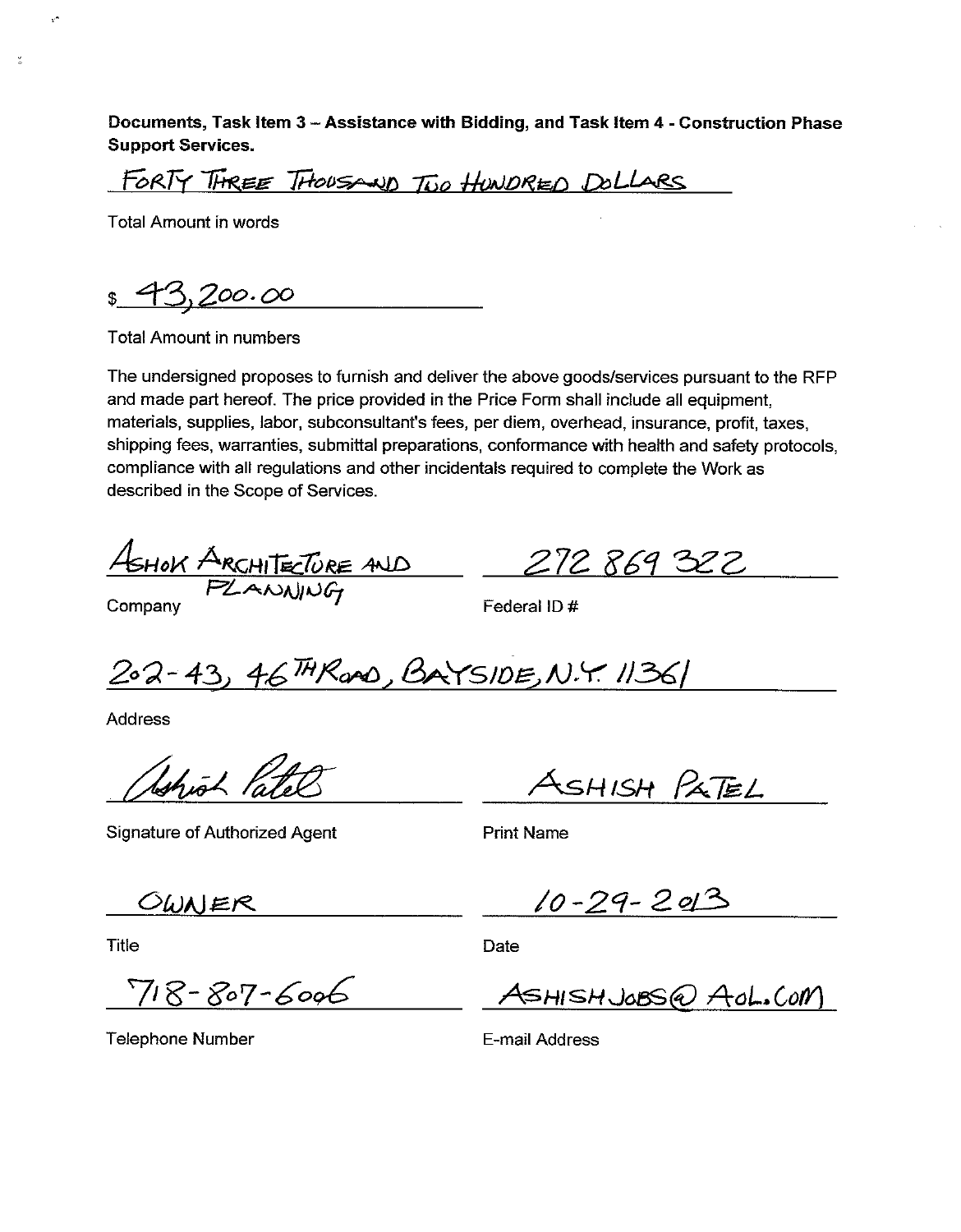**Ashok Architecture and Planning Proposal for Architectural and Engineering Services** For the William Trent House Museum Rehabilitations Trenton, New Jersey. RFP2013-41

## 1. Letter of Transmittal

Ashok Architecture and Planning is well qualified for Restoration work of Historic Landmark buildings which Includes Roof Repairing Work, and Cornice Repair and Replacement work. We have experience with waterproofing work for Proper Drainage and we have experience with Foundation wall Injection waterproofing work.

Management Contact: Ashish A. Patel, R.A. Project Manager: Ashish A. Patel, R.A.

## 2. Table of Contents

- **Letter of Transmittal**  $\omega$  .
- Project Personnel -See Attached Resumes, Copies of Licenses and Certificates.
- **Scope of Services**
- **Price Schedule**
- References
- **Exceptions to the RFP**

## 3. Project Personnel

Lead Consultant – Ashok Architecture and Planning, New York.

- Ashok Patel, Consulting Engineer and Senior Cost Estimator.
- Anurupa Patel, Project Architect and AutoCAD Designer.

Mechanical Sub-consultant - Shenoy Engineering, PC., Fairfield, New Jersey.

Ravi V. Shenoy, P.E., Founding Principal.

Archeological Sub-consultant: Hartgen Archeological Associates, New York.

- Matthew J. Kirk, M.A., RPA, Principal Investigator, Vice President.
- Walter R. Wheeler, Senior Architectural Historian.

## 1 of  $4$

202-43, 46<sup>TH</sup> Road, Bayside, NY 11361, T.718-807-6006, F.347-408-4713, Email: ashishjobs@aol.com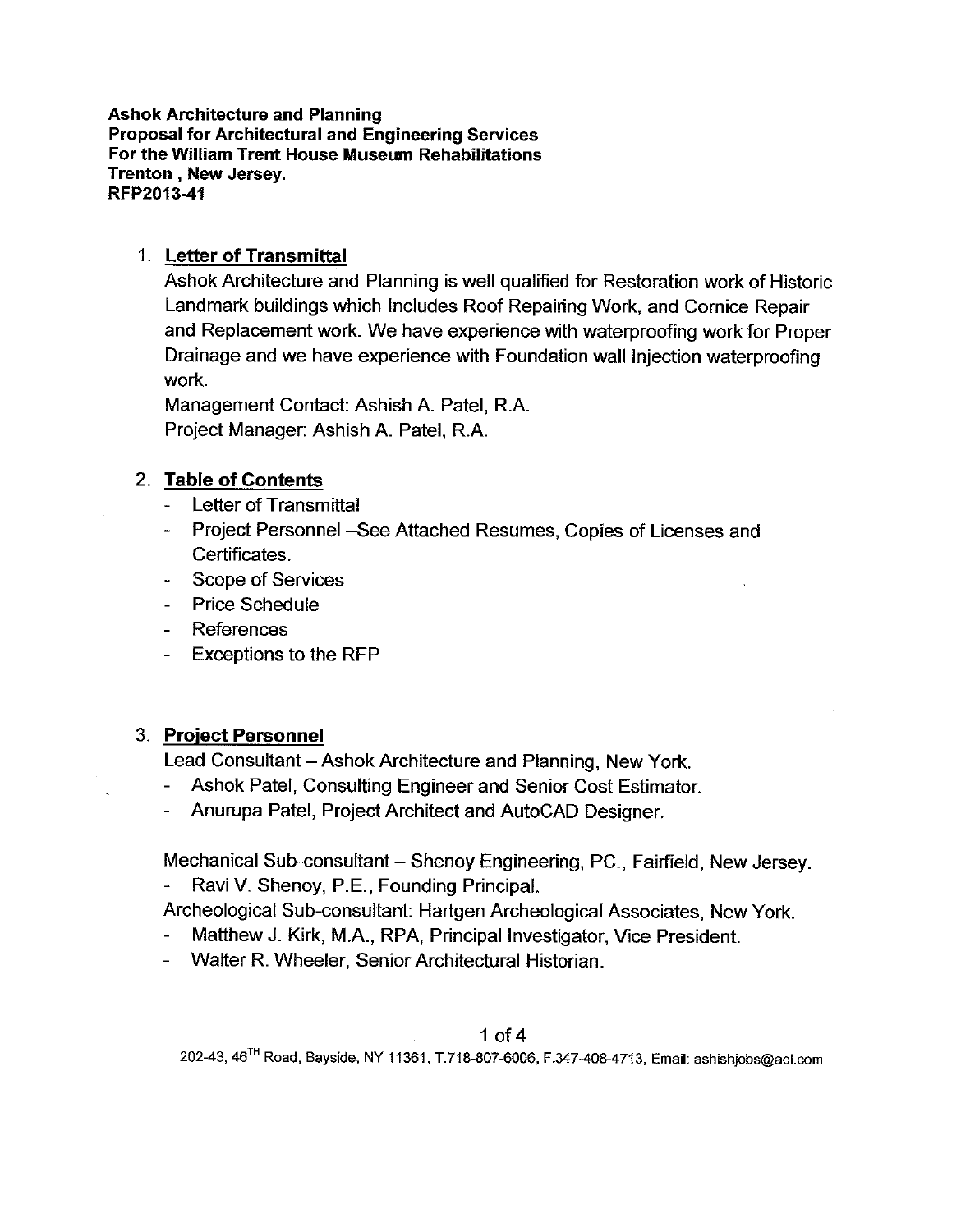An Officer of the Respondent Firm must sign and date this Price Form and return with the proposal.

y

| <b>Description</b>                                                                                               | <b>Unit</b>               | Qty. | Unit price (\$) | Total (\$)  |
|------------------------------------------------------------------------------------------------------------------|---------------------------|------|-----------------|-------------|
| Task Item 1A - Architectural Design<br>Services - Schematic Design Phase                                         | <b>LUMP</b><br><b>SUM</b> | 1    |                 | \$10,560.00 |
| Task Item 1A - Investigation Allowance                                                                           | <b>LUMP</b><br><b>SUM</b> | 1    |                 | 5,280.00    |
| Task Item 1A - Archaeological Services<br>Allowance (Allowance amount set by the<br>Owner).                      | <b>LUMP</b><br><b>SUM</b> | 1    |                 | \$10,000    |
| <b>Total Hourly Rate for Archaeologist</b><br>including Consultant markup for<br>coordination and documentation: |                           |      |                 |             |
| \$155.00                                                                                                         |                           |      |                 |             |
| Task Item 1B - Architectural Design<br>Services - Design Development Phase                                       | <b>LUMP</b><br><b>SUM</b> | 1    |                 | 12,765.00   |
| <b>Task Item 2 - Construction Documents</b>                                                                      | <b>LUMP</b><br><b>SUM</b> | 1    |                 | 24,890.00   |
| Task Item 3 - Assistance with Bidding                                                                            | <b>LUMP</b><br><b>SUM</b> | 1    |                 | 3,750.00    |
| Task Item 4 - Construction Phase Support<br><b>Services</b>                                                      | <b>HOUR</b>               | 80   | \$110.00        | 8,800.00    |

On the lines below, insert the Total Price for the entire Scope of Services including General Requirements, Task Item 1A & 1B - Architectural Design Services (including Schematic Design Phase & Design Development Phase), Task Item 2 - Construction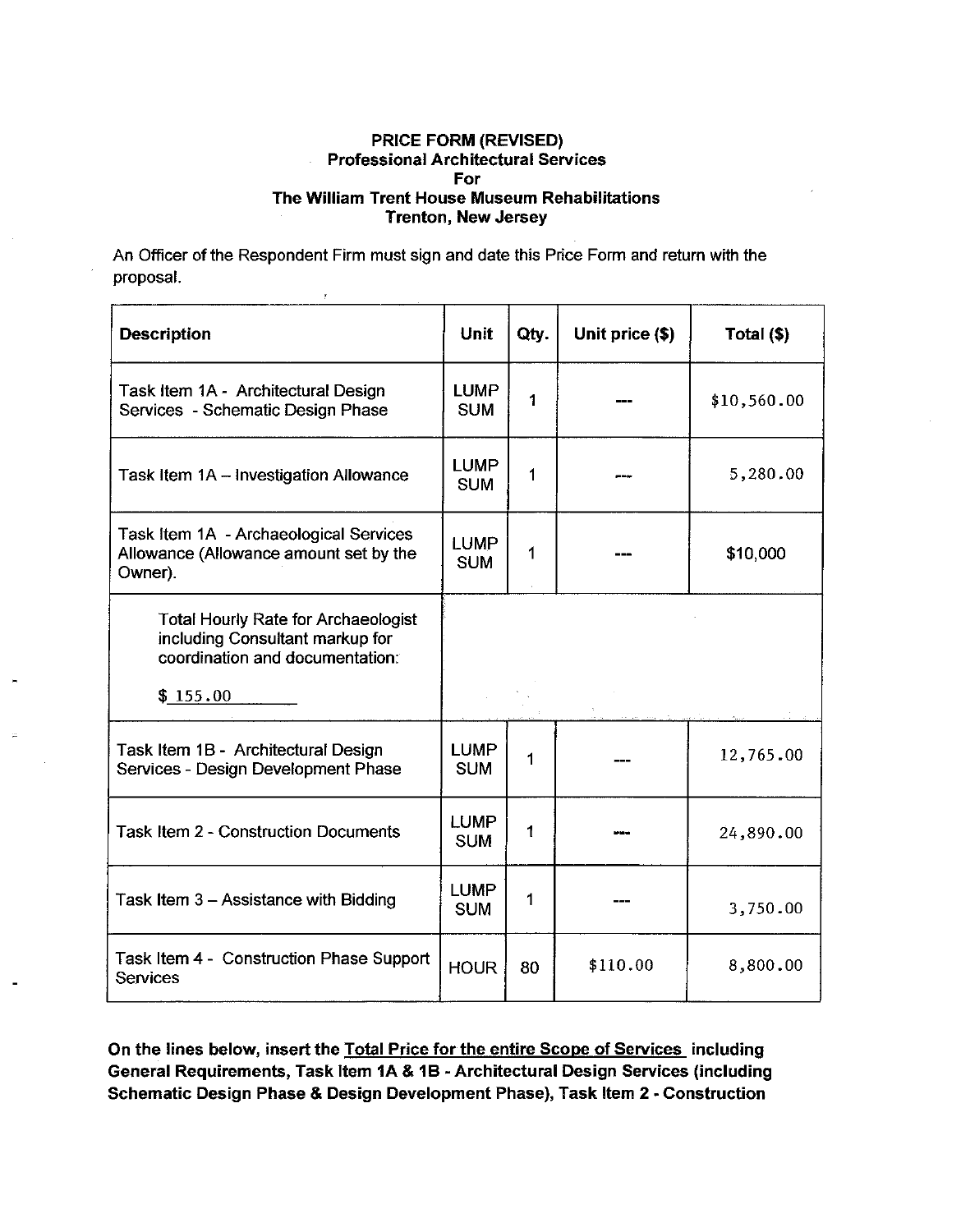## Documents, Task Item 3 – Assistance with Bidding, and Task Item 4 - Construction Phase **Support Services.**

Seventy-six thousand, forty-five dollars and zero cents.

**Total Amount in words** 

 $$76,045.00$ 

**Total Amount in numbers** 

The undersigned proposes to furnish and deliver the above goods/services pursuant to the RFP and made part hereof. The price provided in the Price Form shall include all equipment, materials, supplies, labor, subconsultant's fees, per diem, overhead, insurance, profit, taxes, shipping fees, warranties, submittal preparations, conformance with health and safety protocols, compliance with all regulations and other incidentals required to complete the Work as described in the Scope of Services.

| The Vaughn Collaborative | 22–3534761 |
|--------------------------|------------|
|--------------------------|------------|

Company

Federal ID#

250 Phillips Boulevard, Suite 295, Ewing, NJ 08618-1433

**Address** 

|                               | Ronald E. Vaughn, Jr. |
|-------------------------------|-----------------------|
| Signature of Authorized Agent | <b>Print Name</b>     |
| Principal                     | October 30, 2013      |
| Title                         | Date                  |
| 609/530-7400                  | cvaughn@tvcarch.com   |
| <b>Telephone Number</b>       | E-mail Address        |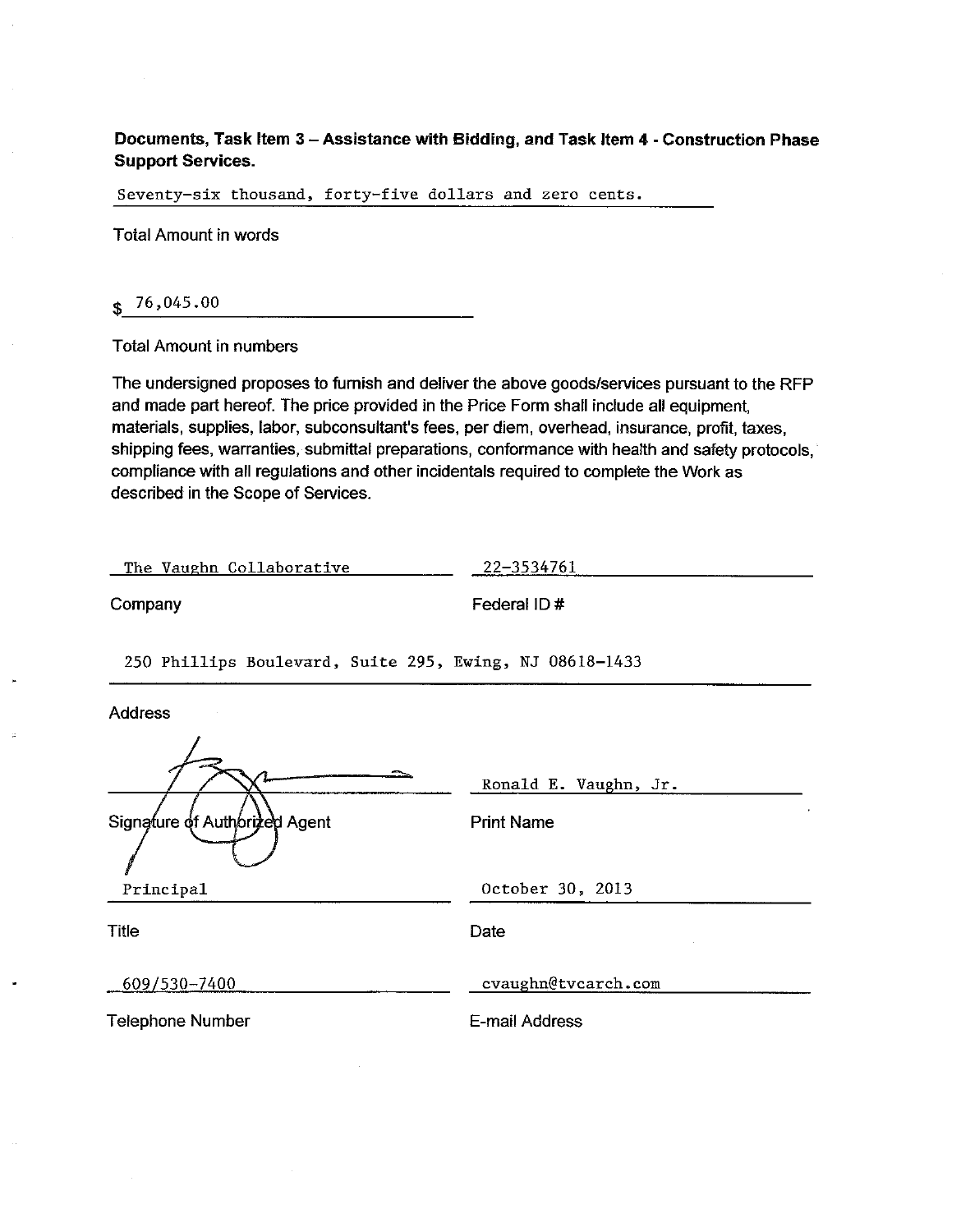## **PROPOSAL**

The undersigned respondent declares that he/she has read the Notice of Request for Proposal, Instructions to Respondents, Affidavits and Scope of Services, Requirements, Evaluation Criteria attached, that he/she has determined the conditions affecting the proposal agrees, if this proposal is accepted, to furnish and deliver the following:

|                   | (SIGNATURE BY AUTHORIZED REPRESENTATIVE)                                                   |
|-------------------|--------------------------------------------------------------------------------------------|
|                   | The undersigned is a Corporation, Partnership or Individual under the laws of the State of |
| New Jersey        | having its principal office at 250 Phillips Blvd., Ste. 295, Ewing, NJ                     |
|                   |                                                                                            |
| <b>COMPANY:</b>   | The Vaughn Collaborative                                                                   |
| <b>ADDRESS:</b>   | 250 Phillips Boulevard, Suite 295                                                          |
|                   | Ewing, NJ 08618-1433                                                                       |
| FED. ID No.:      | 22-3534761                                                                                 |
| <b>NAME:</b>      |                                                                                            |
| <b>TELEPHONE:</b> | 609/530-7400                                                                               |
| FAX:              | 609/530-7418                                                                               |
| E-MAIL:           | cvaughn@tvcarch.com                                                                        |
| DATE:             | October 30, 2013                                                                           |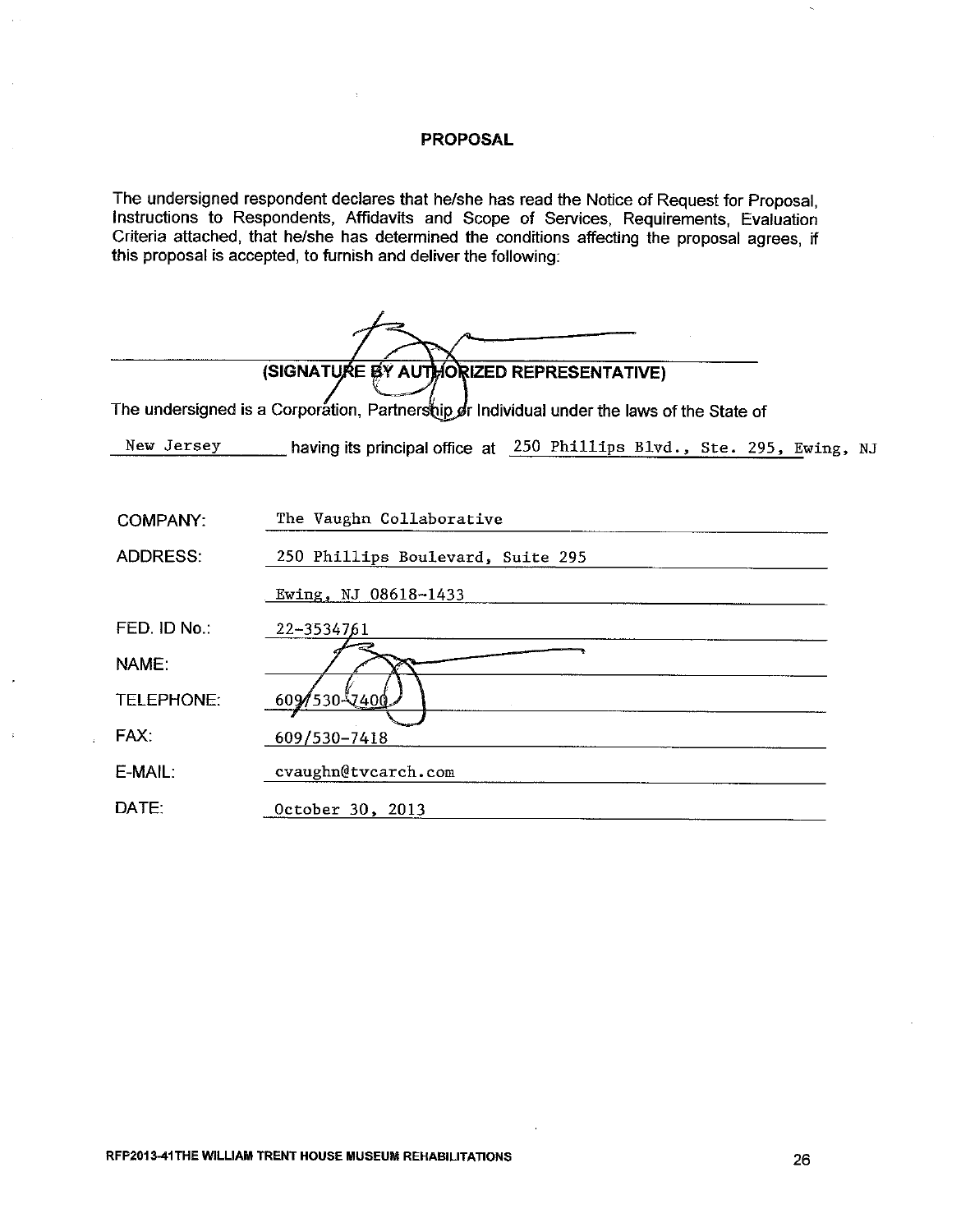An Officer of the Respondent Firm must sign and date this Price Form and return with the proposal.  $\mathbb{Z}^2$ 

| <b>Description</b>                                                                                                          | Unit                      | Qty.           | Unit price (\$) | Total (\$)           |
|-----------------------------------------------------------------------------------------------------------------------------|---------------------------|----------------|-----------------|----------------------|
| Task Item 1A - Architectural Design<br>Services - Schematic Design Phase                                                    | <b>LUMP</b><br><b>SUM</b> | 1              |                 | 17,280               |
| Task Item 1A - Investigation Allowance                                                                                      | <b>LUMP</b><br><b>SUM</b> | 1              |                 | স<br>15,196          |
| Task Item 1A - Archaeological Services<br>Allowance (Allowance amount set by the<br>Owner).                                 | <b>LUMP</b><br><b>SUM</b> | 1              |                 | \$10,000             |
| <b>Total Hourly Rate for Archaeologist</b><br>including Consultant markup for<br>coordination and documentation:<br>8135.00 |                           |                |                 |                      |
| Task Item 1B - Architectural Design<br>Services - Design Development Phase                                                  | <b>LUMP</b><br><b>SUM</b> | 1              |                 | $\frac{1}{2}$ 14,400 |
| <b>Task Item 2 - Construction Documents</b>                                                                                 | <b>LUMP</b><br><b>SUM</b> | 1              |                 | $*_{13,248}$         |
| Task Item 3 - Assistance with Bidding                                                                                       | <b>LUMP</b><br><b>SUM</b> | 1 <sup>3</sup> |                 | $*_{z, sso}$         |
| Task Item 4 - Construction Phase Support<br>Services                                                                        | <b>HOUR</b>               | 80             | # 125           | $#$ 10,000           |

On the lines below, insert the Total Price for the entire Scope of Services including General Requirements, Task Item 1A & 1B - Architectural Design Services (including Schematic Design Phase & Design Development Phase), Task Item 2 - Construction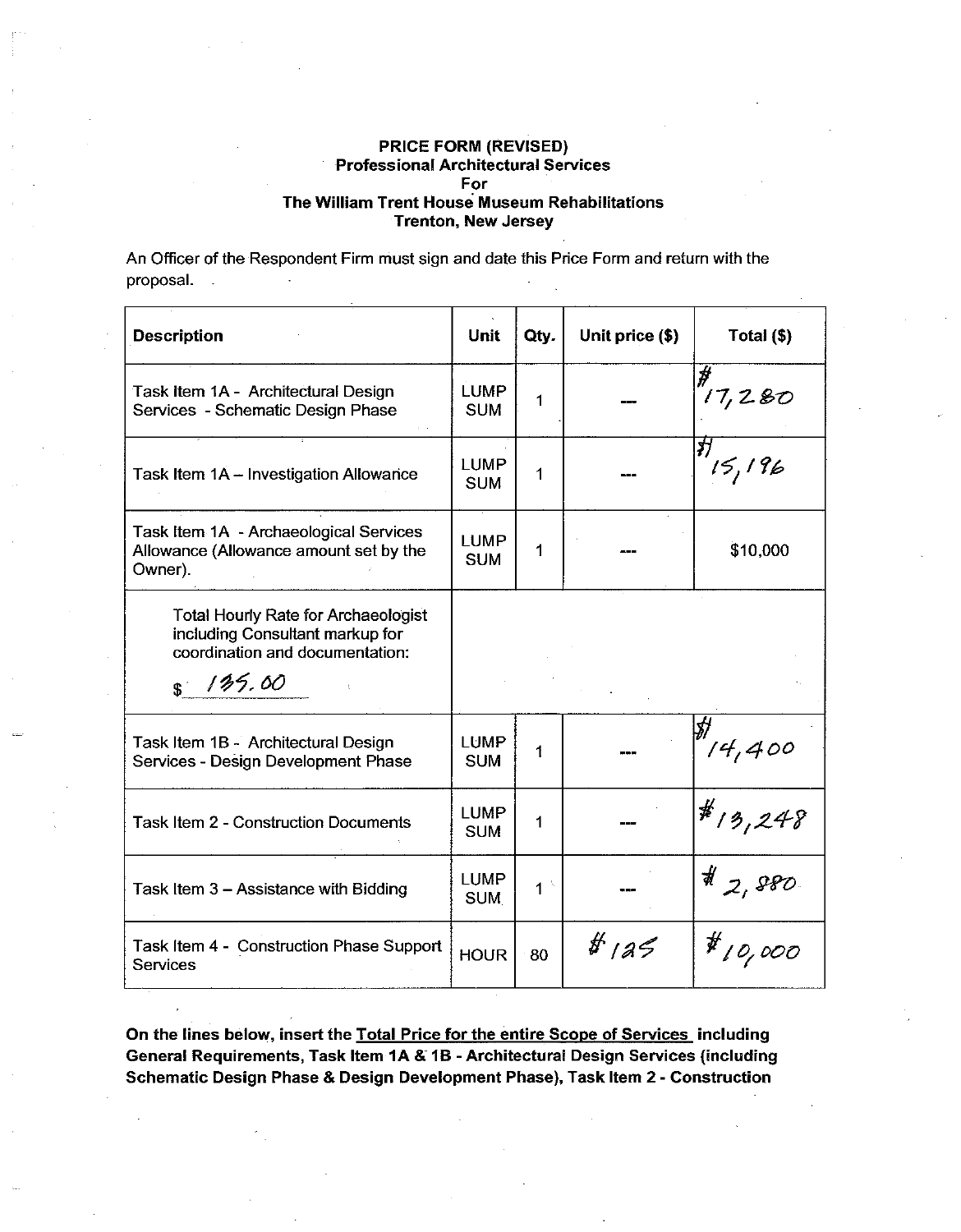Documents, Task Item 3 - Assistance with Bidding, and Task Item 4 - Construction Phase **Support Services.** 

**Total Amount in words** 

 $83,004$ 

**Total Amount in numbers** 

The undersigned proposes to furnish and deliver the above goods/services pursuant to the RFP and made part hereof. The price provided in the Price Form shall include all equipment, materials, supplies, labor, subconsultant's fees, per diem, overhead, insurance, profit, taxes, shipping fees, warranties, submittal preparations, conformance with health and safety protocols, compliance with all regulations and other incidentals required to complete the Work as described in the Scope of Services.

SMP ARCHITECTS

Company

Federal ID#

232792771

1600 WALNUT ST., 2ND FLR, PHILADEL PHIA, PA 19103

**Address** 

Trussy Gronecel M1994 MAXWELL

Signature of Authorized Agent

**Print Name** 

PRINCIPAL

**Title** 

 $10/29/2013$ 

Date

 $215 - 985 - 4410 \times 312$ 

mmm@smparchitects.com

**Telephone Number** 

E-mail Address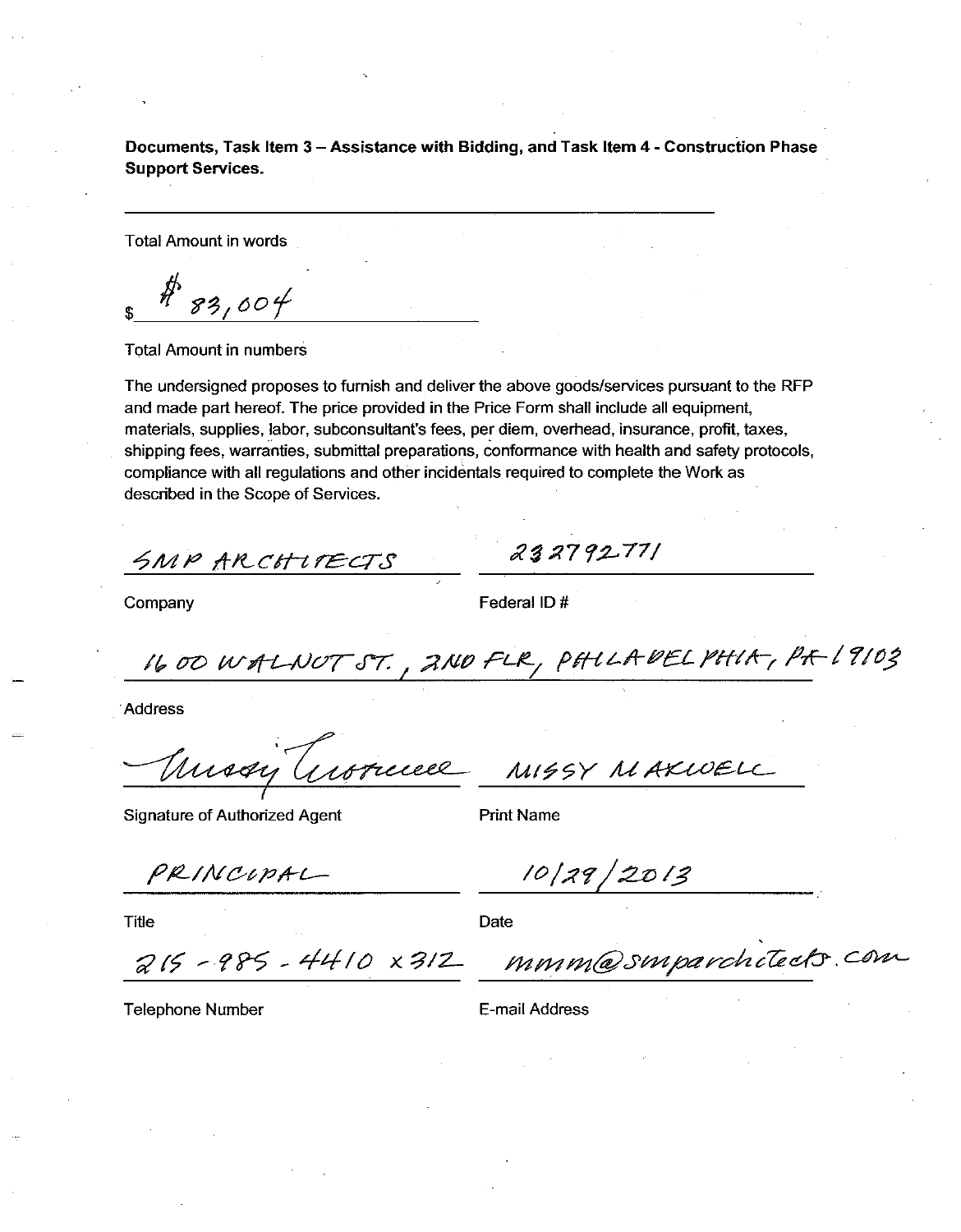### **PROPOSAL**

The undersigned respondent declares that he/she has read the Notice of Request for Proposal. Instructions to Respondents, Affidavits and Scope of Services, Requirements, Evaluation Criteria attached, that he/she has determined the conditions affecting the proposal agrees, if this proposal is accepted, to furnish and deliver the following:

Mussy Cuorucee

The undersigned is a Corporation, Partnership or Individual under the laws of the State of

PENNSYLVANIA having its principal office at 1600 WALNUT ST 2NOFLOOK

| <b>COMPANY:</b>   | SMPAREALTECTS           |
|-------------------|-------------------------|
| <b>ADDRESS:</b>   | 1600 WALDUTST 2ND FLOOR |
|                   | PHOLADECRHOR PA 19103   |
| FED. ID No.:      | 232992771               |
| NAME:             | MISSY MAKWELL           |
| <b>TELEPHONE:</b> | 2159854410              |
| FAX:              | 215985 4430             |
| E-MAIL:           | MMM@Smparchitects.com   |
| DATE:             | 10/25/2012              |

RFP2013-41THE WILLIAM TRENT HOUSE MUSEUM REHABILITATIONS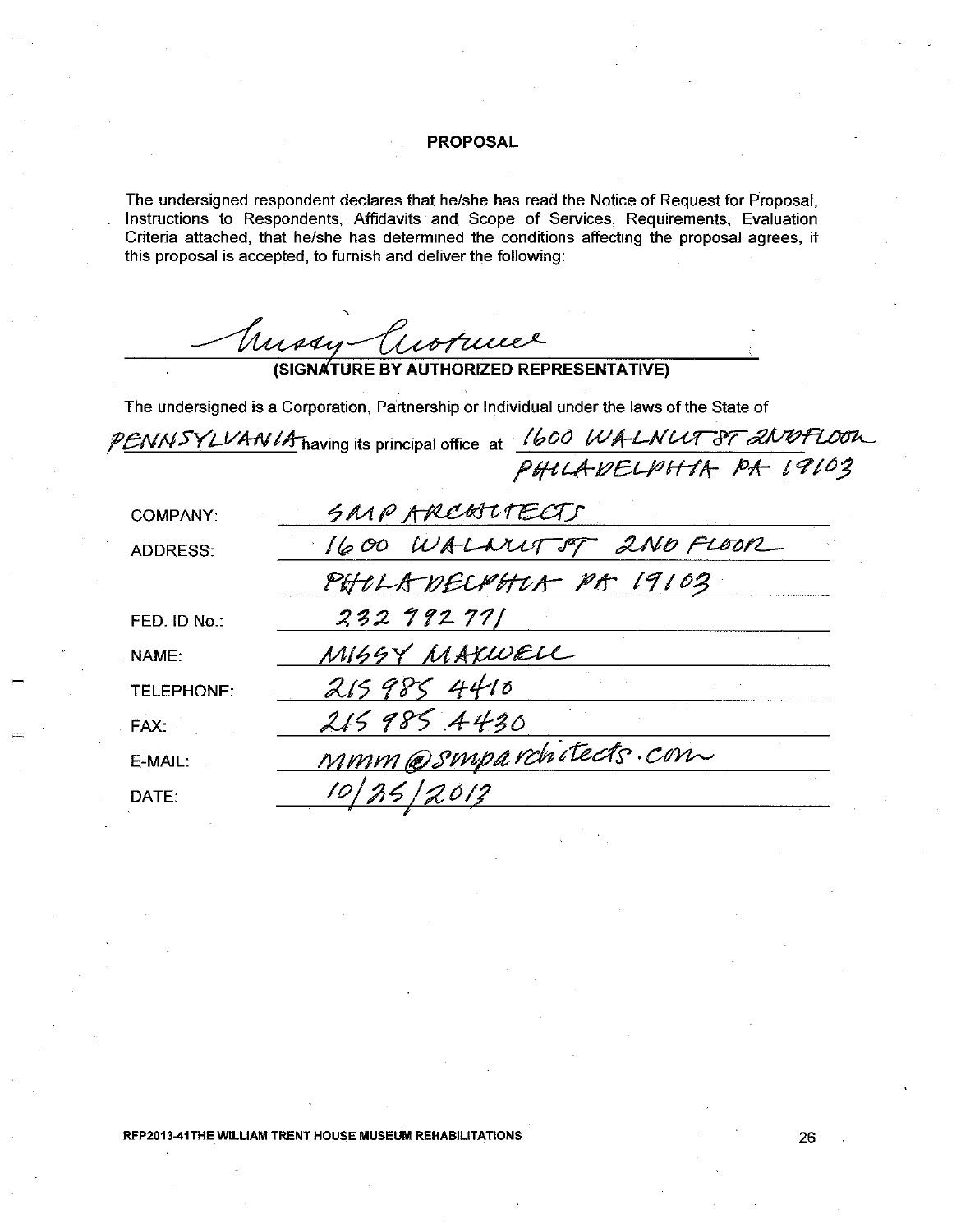## SMPARCHITECTS

September 13, 2013

Project: City of Trenton NJ **RFP for Professional Architectural Services** Calhoun Street Park Improvement "Phase 2"

#### **2013 HOURLY RATES**

#### **SMP Architects**

| Principal                 | \$120.00           |
|---------------------------|--------------------|
| Project Manager/Architect | $$90.00 - $120.00$ |
| Staff Architect           | \$80.00 - \$90.00  |
| Intern Architect          | \$55.00 - \$60.00  |
| Administrative            | \$60.00            |

#### FIXED HOURLY RATES FOR CONSTRUCTION ADMINISTRATION

**Construction Administration** 

\$60.00

Missy Maxwell, AIA Principal

Music Anommer

September 13, 2013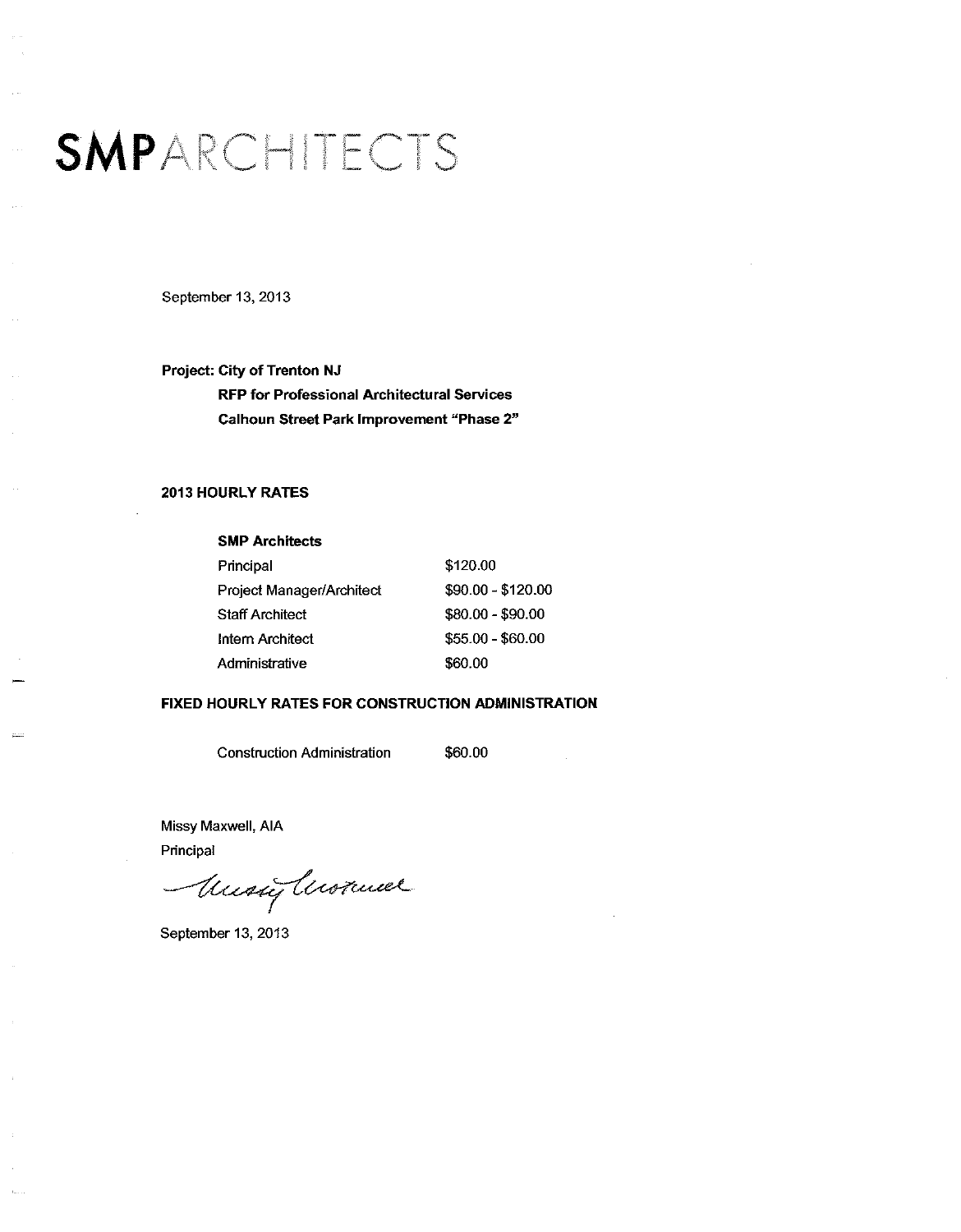

October 28, 2013

## **Engineering Services for** The William Trent House Museum Rehabilitations Project **Hourly Rate Schedule** Fully Burdened Hourly Rates for Design Services for additional work

|                                      | Fully-<br><b>Burdened</b><br>Rate |
|--------------------------------------|-----------------------------------|
| Senior Project Manager               | 2013                              |
|                                      | \$222.25                          |
| Engineering Project Manager          | \$208.75                          |
| Project Engineer/Task Leader         |                                   |
| Senior Civil Engineer                | \$152.25                          |
|                                      | \$130.00                          |
| Senior Structural Engineer           | \$164.00                          |
| Civil/Structural Engineer            | \$121.50                          |
| Project Surveyor / Sr. Survey Tech   |                                   |
| Survey Party Chief                   | \$121.00                          |
|                                      | \$82.00                           |
| Instrument Person                    | \$68.75                           |
| CAD & Engineering Technician         |                                   |
| Technical/Admin Support              | \$75.00                           |
|                                      | \$60.00                           |
| Staff for Construction Phase Support | \$125.00                          |
|                                      |                                   |

Printing, mailing and travel expenses will be invoiced separately.

The above schedule indicates KSE hourly rates in effect until December 31, 2013. KS ENGINEERS, P.C.

David J. Hassinger, Sr. Philadelphia Branch Manager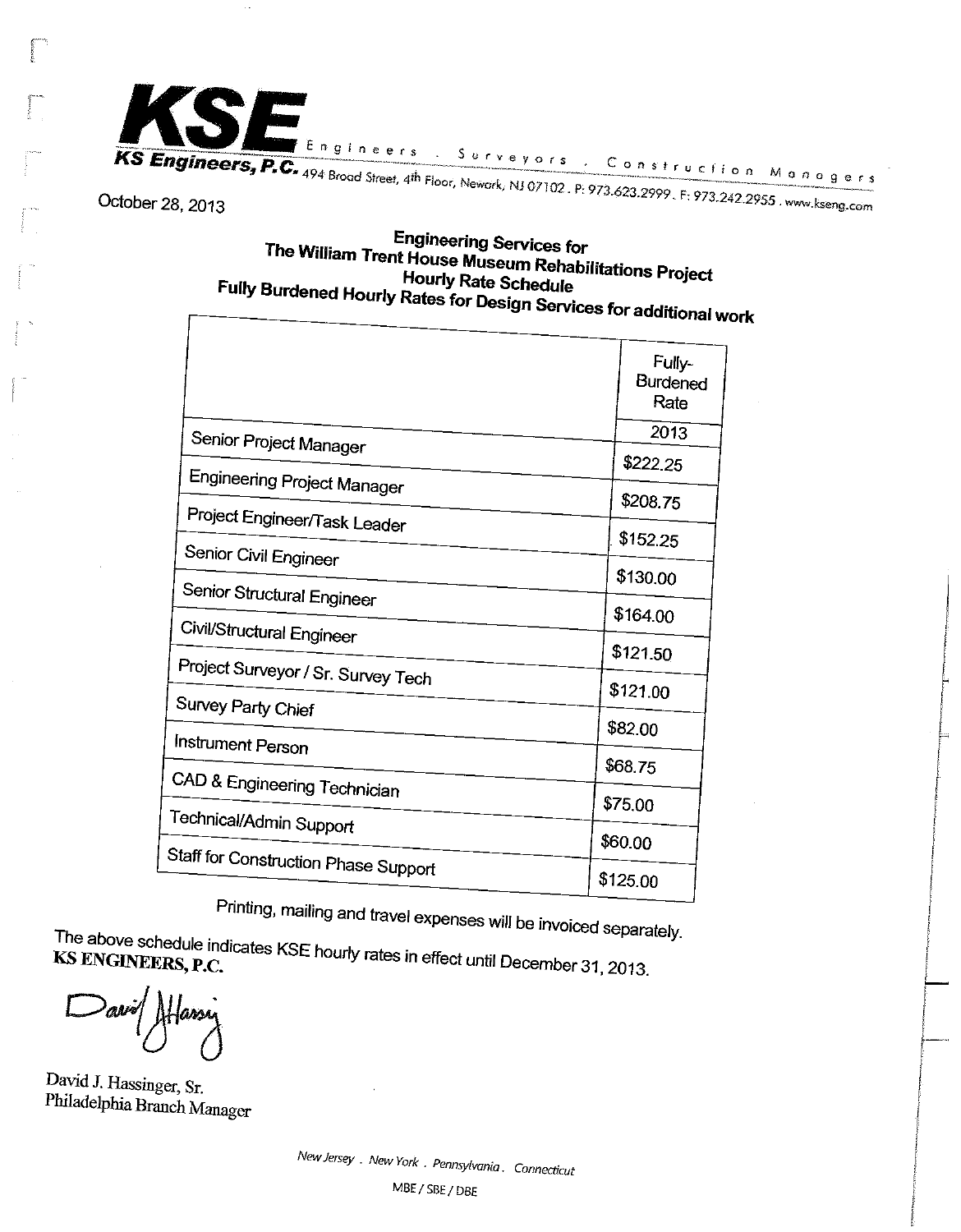MAINTENANCE SYSTEMS esanya<br>San **OBOZO** 

## ROOF MAINTENANCE SYSTEMS PERSONNEL FEE SCHEDULE Time and Material Charges for Consulting Services

#### **PERSONNEL**

| Expert Testimony (Court, Deposition, File Review, etc.) |  |
|---------------------------------------------------------|--|
| Professional Engineer                                   |  |
| Project Manager / Roof Consultant                       |  |
| Roof Consultant                                         |  |
| <b>CADD</b> Services                                    |  |
| Field Survey Technician                                 |  |
| Technical Typist / Clerical                             |  |
| Roofing Mechanic                                        |  |

\$250.00/Hour \$175.50/Hour \$135.00/Hour \$128.00/Hour \$68.00/Hour \$88.00/Hour \$42.00/Hour \$100.00/Hour

#### **REIMBURSABLE EXPENSES**

- 1. Transportation for additional services to be reimbursed  $\omega$  \$0.65 mile. Expenses such as tolls, living allowances, long distance telephone and telegraph, express delivery, reproduction, materials, etc., will be invoiced at cost.
- 2. The above fees will be used unless otherwise noted. Professional personnel time is based on portal-to-portal time. Overtime for professional services, when approved, will be invoiced at 1.5 times the base rate.
- $3.$ If outside consulting services are required, such as Testing Services, Structural, Mechanical, Civil, or Electrical Engineers and / or Hazardous Materials Consultants for asbestos and lead paint testing, etc., services will be invoiced at cost plus 10%.

**Manager, Consulting Services** 

October 25, 2013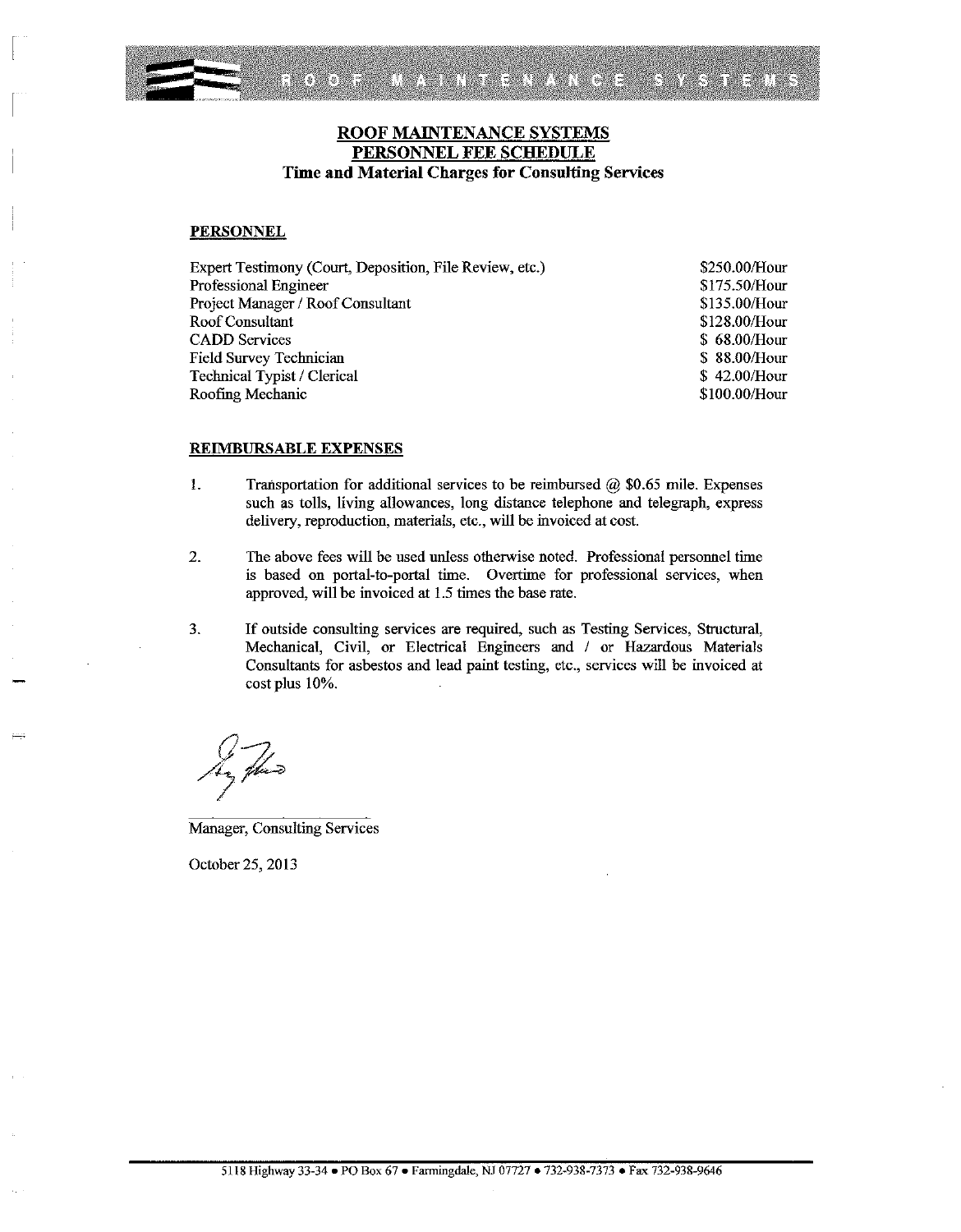## SMPARCHITECTS

#### October 28, 2013

#### Exceptions to RFP No. 2013-41

We have assumed a project cost of \$360,000 and a construction cost of approximately 80% that, or \$288,000. We have also assumed a design/documentation phase of 180 days based on the time periods outlined in the RFP. As we stated in the Project Understanding section of the proposal, the budget for the project is limited and the solutions to the problems are unknown at this point. Our fee is therefore based on the following conditions and assumptions.

Task 1A Architectural Schematic Design Services includes meetings, condition assessments and recommendations, prioritized recommendations and costs associated with these recommendations.

Task 1A Investigation Allowance includes the following tasks:

| HVAC Condition Investigation and Assessment (2 days). | \$7,676 |
|-------------------------------------------------------|---------|
| Daily rate for contractor per person: \$1,416.00      |         |
| Daily rate for mechanical engineer: \$2012 (1 day)    |         |
| CCTV Pipe Investigation (1 day):                      | \$2,400 |
| Hourly rate for CCTV: \$150                           |         |
| Hourly rate for pipe cleaning: \$150                  |         |

Roofing Investigation and Report: Hourly rate for roof consultant: \$135 Day rate for man lift: \$925 Hourly rate for roofer: \$100

Our fee for Design Development, Construction Documents and Assistance with Bidding is based on documenting a prioritized scope of work that falls within the construction budget stated in the RFP. Our schematic cost estimate will include design fees for documenting work that is beyond the current budget so that can be included in fundraising for the work. Our fee includes basic architectural and engineering services as well as typical reimbursable expenses such as printing, travel, phone and fax.

\$5,120

Please do not hesitate to contact us if we have misunderstood the intention of the RFP regarding professional fees. Respectfully submitted, **SMP ARCHITECTS** 

Mussix Arorance

Missy Maxwell, AIA Principal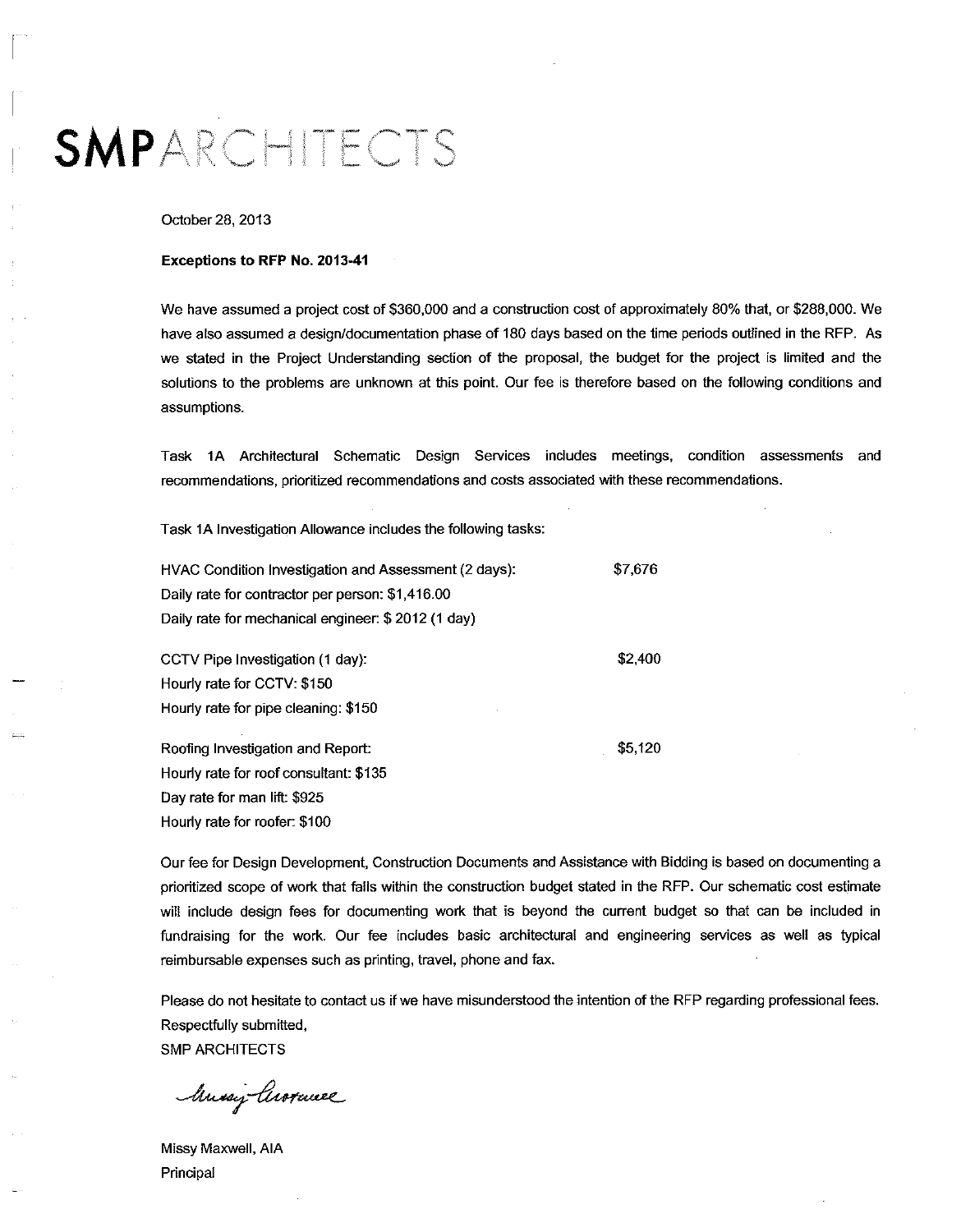An Officer of the Respondent Firm must sign and date this Price Form and return with the proposal.

| <b>Description</b>                                                                                                               | Unit                      | Qty. | Unit price (\$) | Total $(\$)$ |
|----------------------------------------------------------------------------------------------------------------------------------|---------------------------|------|-----------------|--------------|
| Task Item 1A - Architectural Design<br>Services - Schematic Design Phase                                                         | <b>LUMP</b><br><b>SUM</b> | 1    |                 | \$21,650     |
| Task Item 1A - Investigation Allowance                                                                                           | <b>LUMP</b><br><b>SUM</b> | 1    |                 | \$2,750      |
| Task Item 1A - Archaeological Services<br>Allowance (Allowance amount set by the<br>Owner).                                      | <b>LUMP</b><br><b>SUM</b> | 1    |                 | \$10,000     |
| <b>Total Hourly Rate for Archaeologist</b><br>including Consultant markup for<br>coordination and documentation:<br>135.00<br>\$ |                           |      |                 |              |
| Task Item 1B - Architectural Design<br>Services - Design Development Phase                                                       | <b>LUMP</b><br><b>SUM</b> | 1    |                 | \$19,960     |
| <b>Task Item 2 - Construction Documents</b>                                                                                      | <b>LUMP</b><br><b>SUM</b> | 1    |                 | \$19,610     |
| Task Item 3 - Assistance with Bidding                                                                                            | <b>LUMP</b><br><b>SUM</b> | 1    |                 | \$1,225      |
| Task Item 4 - Construction Phase Support<br><b>Services</b>                                                                      | <b>HOUR</b>               | 80   | \$120/hr        | \$9,600      |

On the lines below, insert the Total Price for the entire Scope of Services including General Requirements, Task Item 1A & 1B - Architectural Design Services (including Schematic Design Phase & Design Development Phase), Task Item 2 - Construction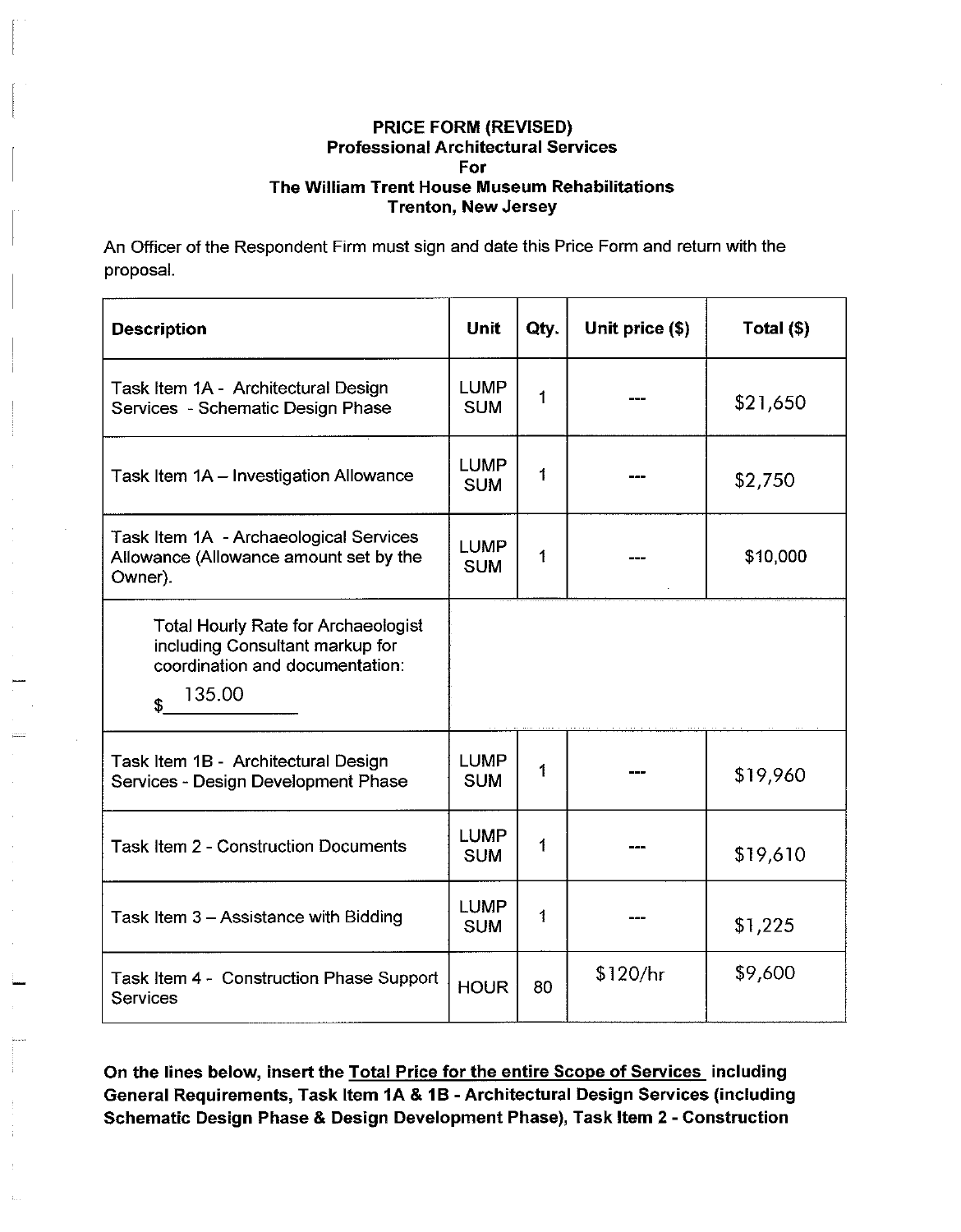## Documents, Task Item 3 - Assistance with Bidding, and Task Item 4 - Construction Phase **Support Services.**

Eighty-Four Thousand Seven Hundred and Ninety-Five Dollars

**Total Amount in words** 

84,795

**Total Amount in numbers** 

The undersigned proposes to furnish and deliver the above goods/services pursuant to the RFP and made part hereof. The price provided in the Price Form shall include all equipment, materials, supplies, labor, subconsultant's fees, per diem, overhead, insurance, profit, taxes, shipping fees, warranties, submittal preparations, conformance with health and safety protocols, compliance with all regulations and other incidentals required to complete the Work as described in the Scope of Services.

**HMR** Architects

22-1966552

Company

Federal ID#

821 Alexander Road, Suite 115, Princeton, NJ 08540

**Address** 

Eric Holtermann, AIA

| <b>Signature of Authorized Agent</b> | <b>Print Name</b>             |
|--------------------------------------|-------------------------------|
| Partner                              | 10/30/13                      |
| Title                                | Date                          |
| 609-452-1070                         | holtermann@hmr-architects.com |
| <b>Telephone Number</b>              | E-mail Address                |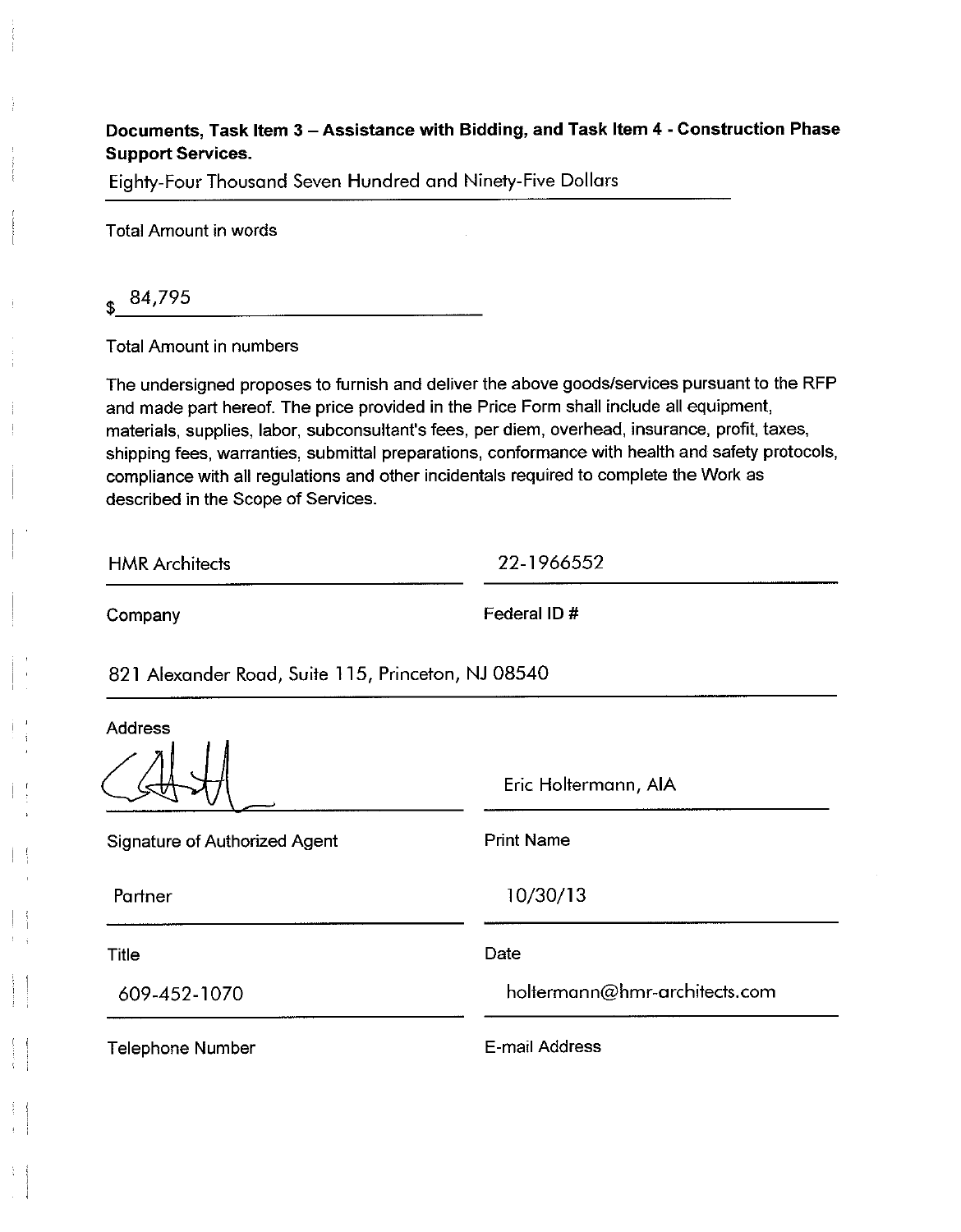## HMR ARCHITECTS

Princeton, NJ 08540 T 609.452.1070 F 609.452.1074 www.hmr-architects.com

30 October 2013

 $\ddot{ }$ 

 $\frac{1}{4}$ 

 $\frac{1}{4}$  .

| <b>HMR Architects Price Schedule:</b><br>Eric Holtermann, AIA<br>Kurt Leasure<br>Julie Kroon                                                         | \$185/hr<br>\$130/hr<br>\$90/hr               |                                                                                                                    |
|------------------------------------------------------------------------------------------------------------------------------------------------------|-----------------------------------------------|--------------------------------------------------------------------------------------------------------------------|
| Hourly Rate for Construction Phase Support Services                                                                                                  | \$120                                         |                                                                                                                    |
| <b>Travel Costs</b>                                                                                                                                  | \$0.565/mile                                  |                                                                                                                    |
| <b>Printing Costs</b>                                                                                                                                | \$0.10/letter sheet<br>\$0.50/sf large format |                                                                                                                    |
| M & E Engineers Inc. Price Schedule:<br>William Amann, P.E., LEED AP, DCEP<br>Frank Tutelo, P.E., LEED AP, CEA<br>Greg Sydlowski, P.E., LEED AP, CEA | \$175/hr<br>\$130/hr<br>\$130/hr              |                                                                                                                    |
| <b>Mohawk Land Development Consultants, LLC Price Schedule:</b><br>Thomas Bechard Jr., P.E., LEED AP-BD&C                                            | \$105/hr                                      |                                                                                                                    |
| Hunter Research, Inc. Price Schedule:<br>Ian C. Burrow, PhD, RPA                                                                                     | \$135/hr                                      |                                                                                                                    |
| <b>Harrison Hamnett Price Schedule</b><br>John Harrison                                                                                              | \$155/hr                                      | ARCHITECTURE                                                                                                       |
| International Consulting Inc. Price Schedule:<br>Michael C. Funk                                                                                     | \$165/hour                                    | PLANNING<br>INTERIORS<br><b>HISTORIC</b><br>PRESERVATION                                                           |
| Authorized by:<br>Suzanne Reiss                                                                                                                      |                                               | Philetus H. Holt III, AIA<br>Robert W. Russell, AIA<br>Eric J. Holtermann, AIA<br>Laura H. Citron, AIA,<br>LEED AP |
| <b>Business Manager</b>                                                                                                                              |                                               | 821 Alexander Road<br>Suite 115                                                                                    |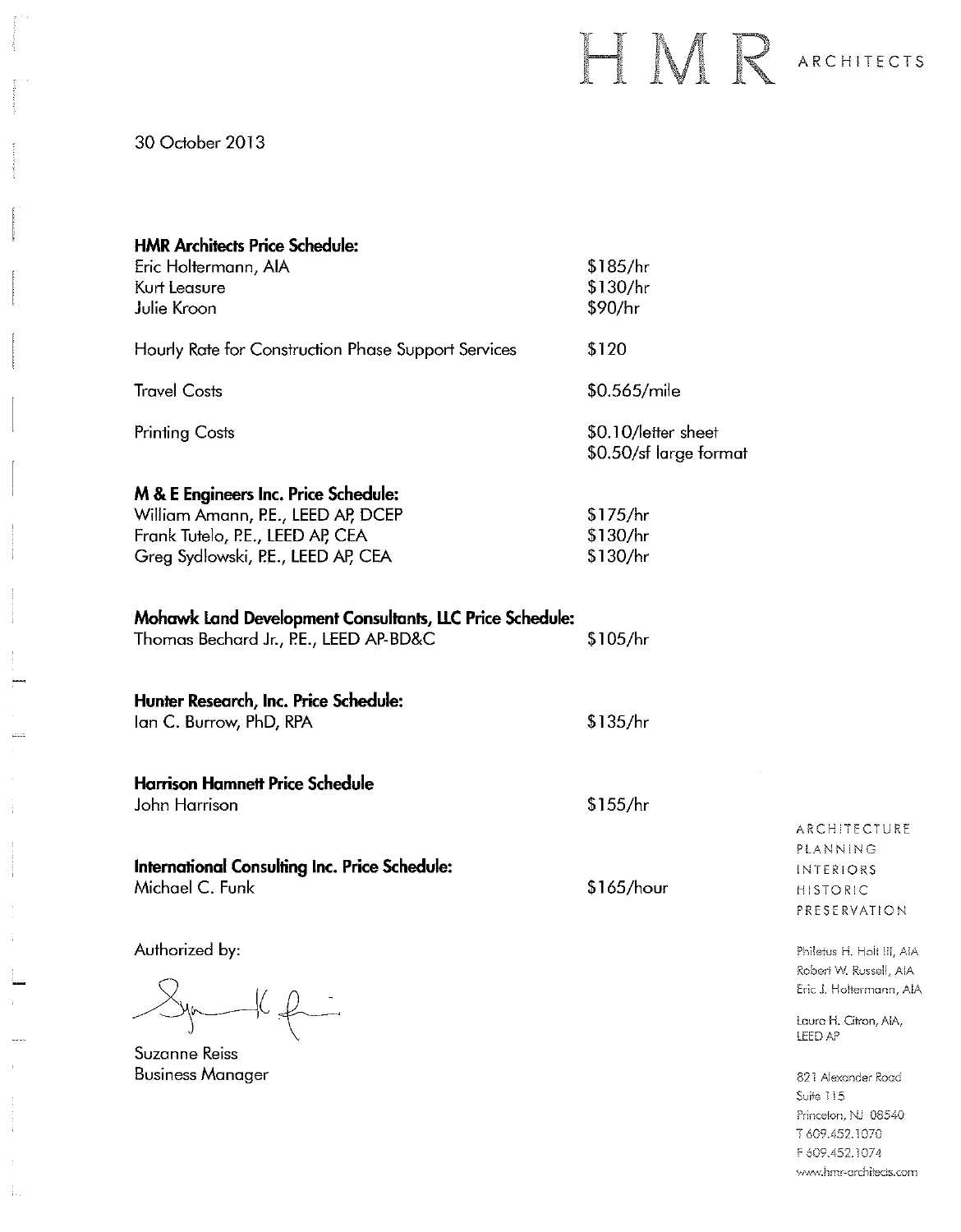An Officer of the Respondent Firm must sign and date this Price Form and return with the proposal.

| <b>Description</b>                                                                                                            | Unit                      | Qty. | Unit price (\$) | Total (\$) |
|-------------------------------------------------------------------------------------------------------------------------------|---------------------------|------|-----------------|------------|
| Task Item 1A - Architectural Design<br>Services - Schematic Design Phase                                                      | <b>LUMP</b><br><b>SUM</b> | 1    |                 | \$17,950   |
| Task Item $1A -$ Investigation Allowance                                                                                      | <b>LUMP</b><br><b>SUM</b> | 1    |                 | \$1,500    |
| Task Item 1A - Archaeological Services<br>Allowance (Allowance amount set by the<br>Owner).                                   | <b>LUMP</b><br><b>SUM</b> | 1    |                 | \$10,000   |
| <b>Total Hourly Rate for Archaeologist</b><br>including Consultant markup for<br>coordination and documentation:<br>\$ 135.00 |                           |      |                 |            |
| Task Item 1B - Architectural Design<br>Services - Design Development Phase                                                    | <b>LUMP</b><br><b>SUM</b> | 1    |                 | \$22,625   |
| <b>Task Item 2 - Construction Documents</b>                                                                                   | <b>LUMP</b><br><b>SUM</b> | 1    |                 | \$28,500   |
| Task Item 3 - Assistance with Bidding                                                                                         | <b>LUMP</b><br><b>SUM</b> | 1    |                 | \$3,000    |
| Task Item 4 - Construction Phase Support<br><b>Services</b>                                                                   | <b>HOUR</b>               | 80   | \$105           | \$8,400    |

On the lines below, insert the Total Price for the entire Scope of Services including General Requirements, Task Item 1A & 1B - Architectural Design Services (including Schematic Design Phase & Design Development Phase), Task Item 2 - Construction

 $\bar{z}$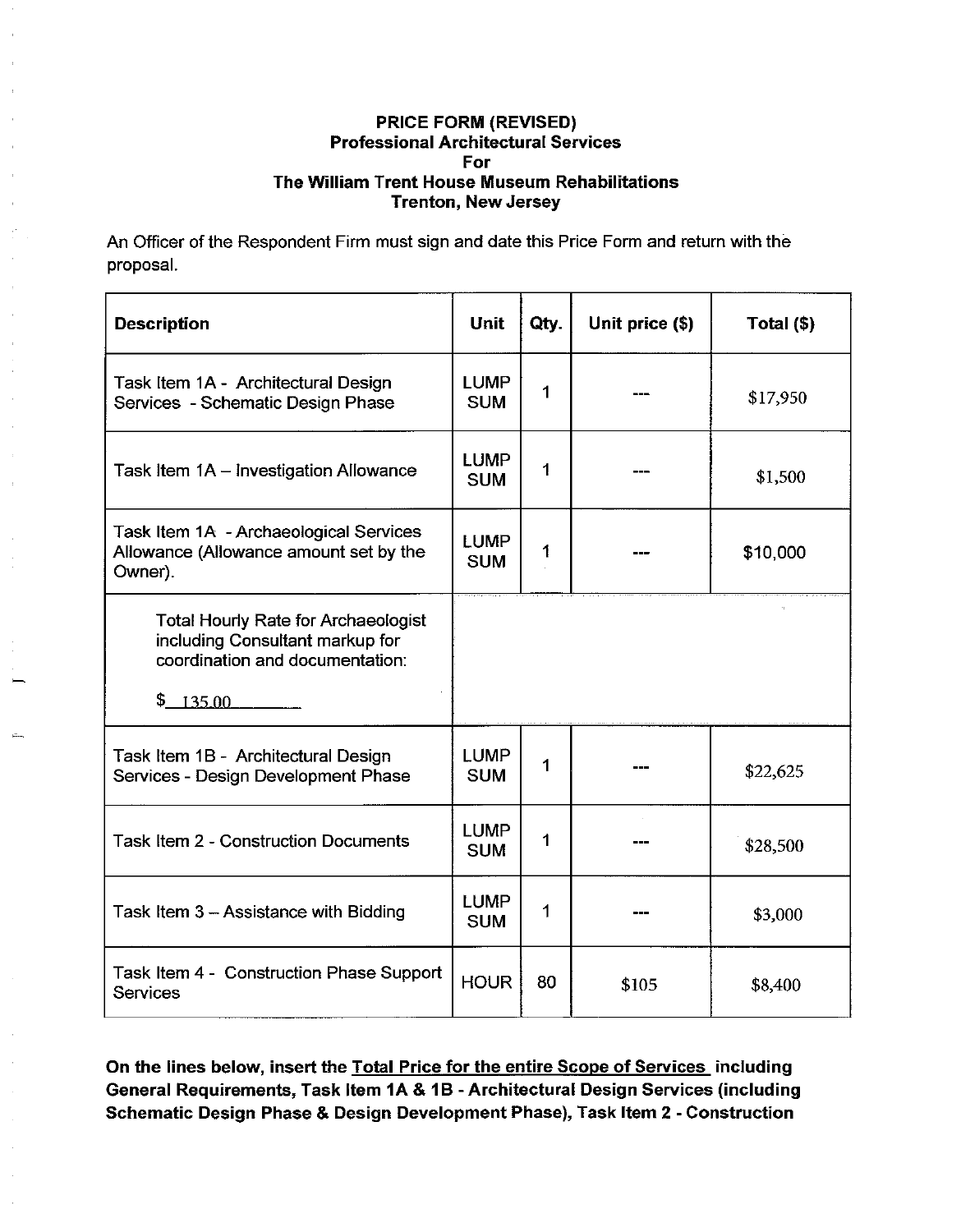## Documents, Task Item 3 - Assistance with Bidding, and Task Item 4 - Construction Phase **Support Services.**

Ninety-one Thousand Nine-Hundred Seventy-Five Dollars

**Total Amount in words** 

\$91,975.00

**Total Amount in numbers** 

The undersigned proposes to furnish and deliver the above goods/services pursuant to the RFP and made part hereof. The price provided in the Price Form shall include all equipment. materials, supplies, labor, subconsultant's fees, per diem, overhead, insurance, profit, taxes, shipping fees, warranties, submittal preparations, conformance with health and safety protocols, compliance with all regulations and other incidentals required to complete the Work as described in the Scope of Services.

Clarke Caton Hintz

22-2779-153

Company

Federal ID#

100 Barrack Street, Trenton, NJ 08608

**Address** 

Signature of Authorized Agent

**Print Name** 

Principal

**Title** 

Date

609-477-7304

ihatch@cchni.com

John D.S. Hatch, AIA

October 31, 2013

**Telephone Number** 

E-mail Address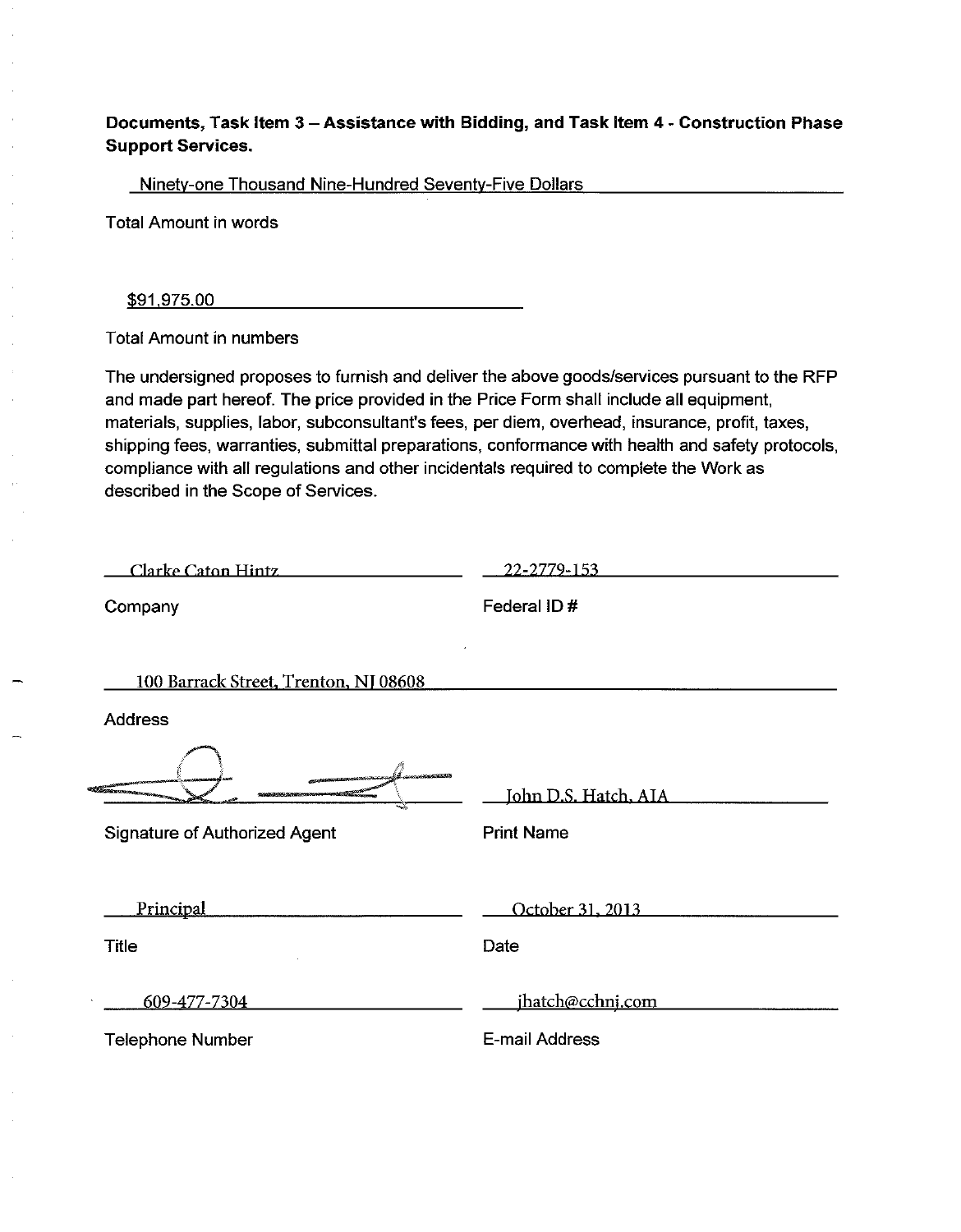

**Clarke Caton Hintz** 

Architecture Planning Landscape Architecture

## **CLARKE CATON HINTZ** 2013 Professional Architectural Hourly Rates

100 Barrack Street Trenton NJ 08608 clarkecatonhintz.com Tel: 609 883 8383 Fax: 609 883 4044

| Partner                                                | \$195.00          |
|--------------------------------------------------------|-------------------|
| <b>Associate Partner</b>                               | \$165.00          |
| Senior Associate/Director                              | \$145.00          |
| Associate/Project Manager                              | \$130.00          |
| <b>Project Architect/Planner</b>                       | \$IIO.00          |
| Staff (3.1 x direct salary – not to exceed $\S$ 95/hr) | $$75$ to $$95.00$ |

John D.S. Hatch, AIA, LEED AP, Principal

October 31, 2013

John Clarke, FAIA Philip Caton, FAICP Carl Hintz, AICP, ASLA John Hatch, AIA George Hibbs, AIA Brian Slaugh, AICP Michael Sullivan, AICP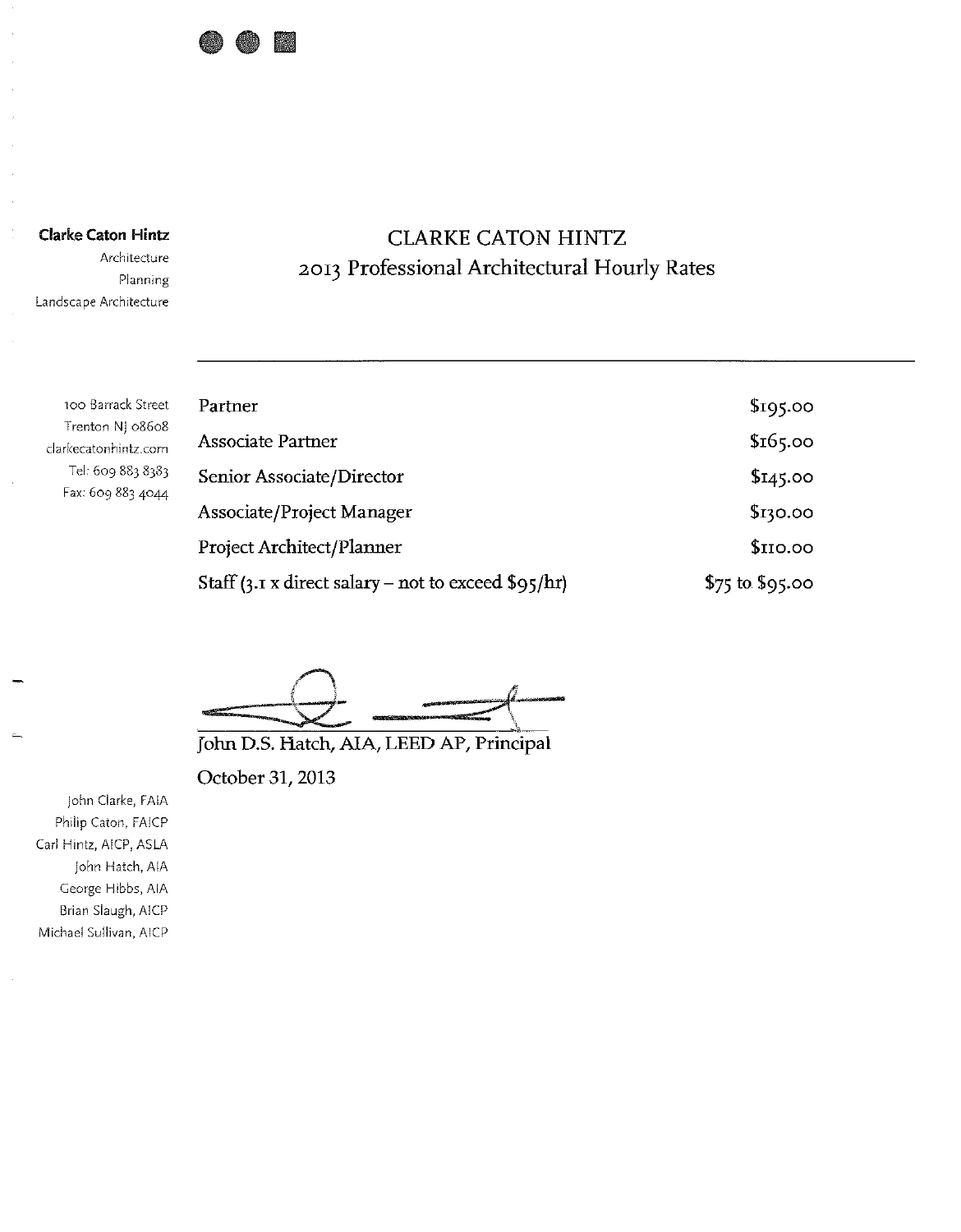

 $\overline{1}$ 

 $\bar{z}$ 

## **HOURLY RATE SCHEDULE**

|                                  | <b>BILLING RATE</b> |
|----------------------------------|---------------------|
| Administration                   | \$75.00             |
| <b>Commissioning Coordinator</b> | \$90.00             |
| Designer                         | \$105.00            |
| <b>Staff Engineer</b>            | \$110.00            |
| Project Coordinator              | \$110.00            |
| <b>Commissioning Specialist</b>  | \$115.00            |
| <b>Validation Specialist</b>     | \$115.00            |
| <b>Project Engineer</b>          | \$120.00            |
| Senior Designer                  | \$125.00            |
| Senior Engineer                  | \$135.00            |
| Project Manager                  | \$135.00            |
| Manager, IT, AV, Security        | \$135.00            |
| Senior Project Manager           | \$140.00            |
| Senior Technical Engineer        | \$155.00            |
| <b>Associate Director</b>        | \$160.00            |
| <b>Director</b>                  | \$170.00            |
| Principal                        | \$175.00            |
| Managing Principal / President   | \$200.00            |

Revision O Proposal No. 13-248

October 24, 2013

Michael J. Wachter

Michael J. Wachter, PE, LEED AP<br>Vice President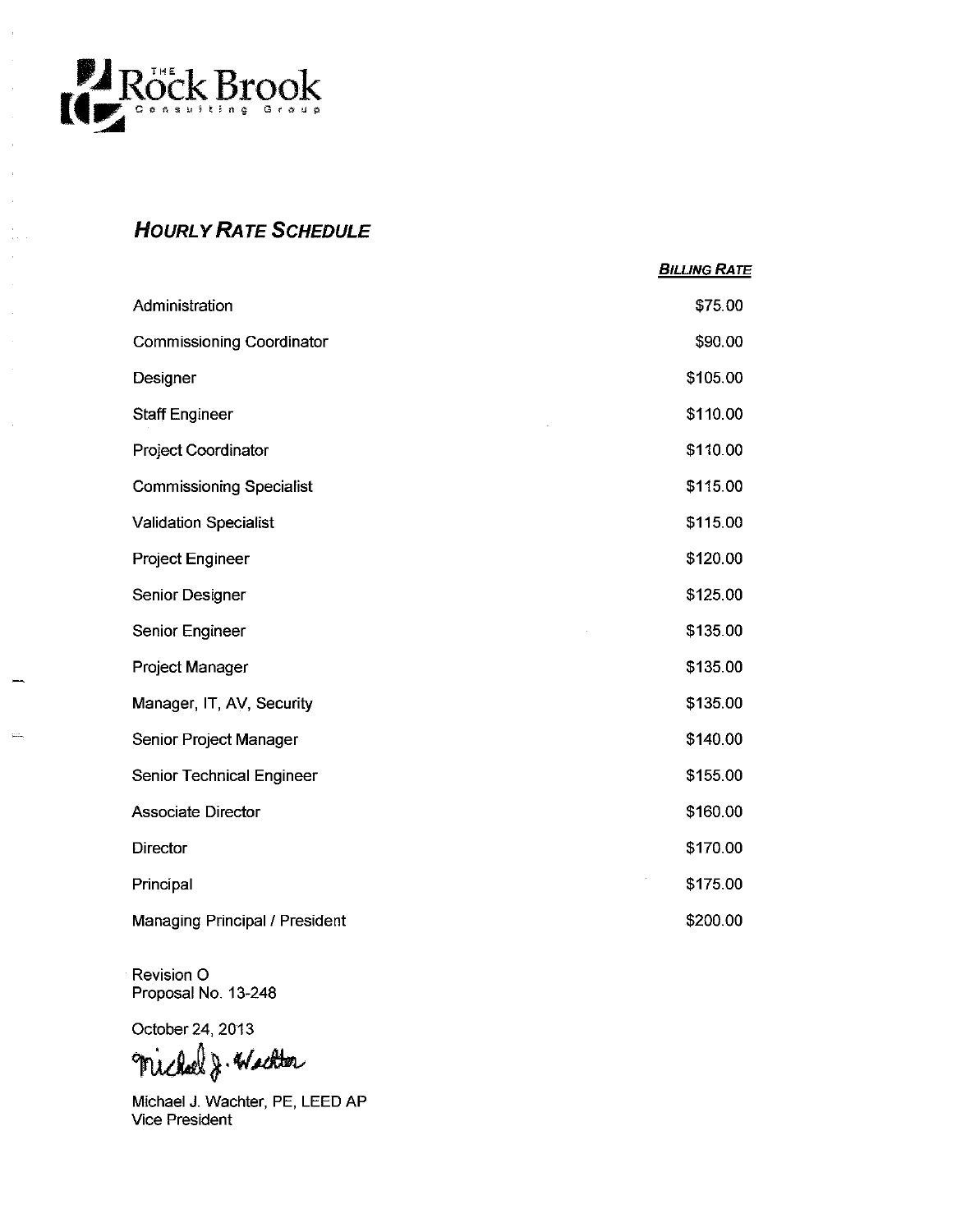

## **RATE SCHEDULE**



REIMBURSABLE OR OUT-OF-POCKET EXPENSES ARE TO BE INVOICED WITH A 15% SERVICE FEE.

HOURLY RATES ARE SUBJECT TO CHANGE IN ACCORDANCE WITH THE ANNUALLY PUBLISHED ENR RATE INCREASES.

SURVEY FIELD CREW SHALL BE EQUIVALENT AS A 2-MAN CREW OR A SINGLE MAN CREW WITH ROBOTIC INSTRUMENT.

GPS INSTRUMENT OPERATION SHALL BE INVOICED AS A SURVEY FIELD CREW.

HYDROGRAPHIC SURVEY IS TO BE INVOICED AT A MINIMUM OF EIGHT HOURS OR A DAILY RATE, UNLESS AGREED TO OTHERWISE BY CONTRACT.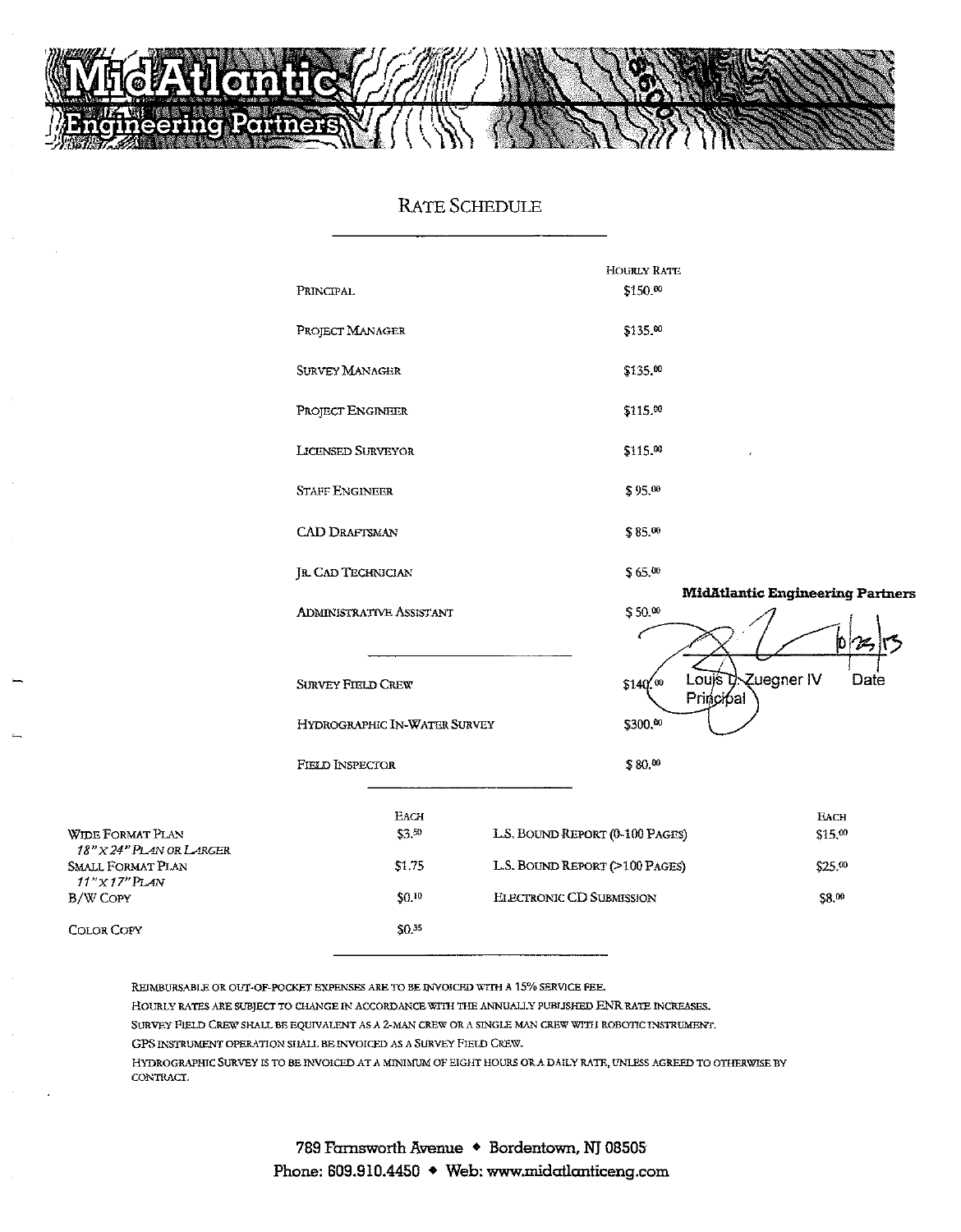## Harrison-Hamnett, P.C.

**Consulting Structural Engineers** 

# Hourly billing rates as of January 1, 2013

 $\mathcal{U}_{\mathcal{L}}$ John N. Harrison, P.E., President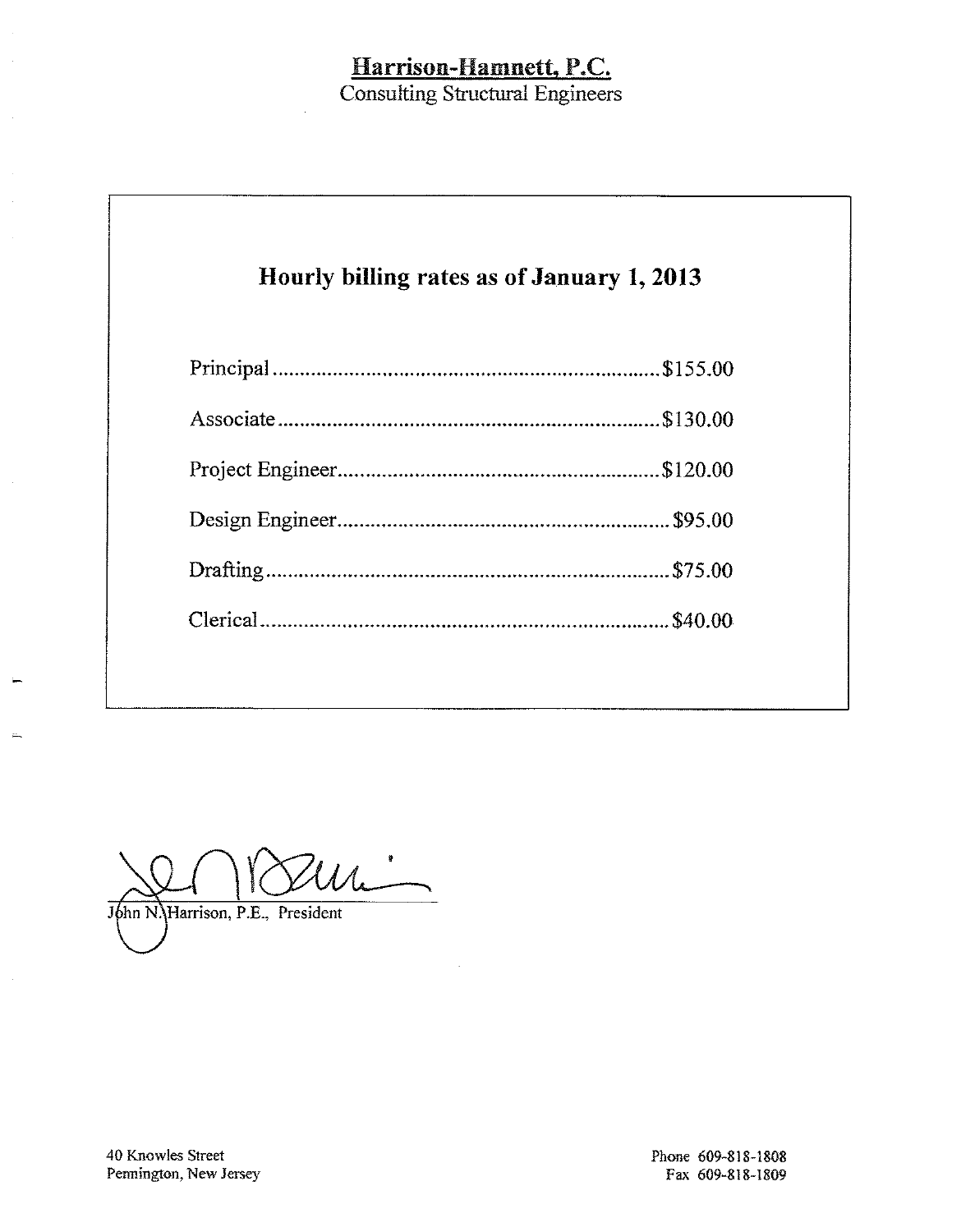## WILLIAM TRENT HOUSE MUSEUM REHABILITATIONS CITY OF TRENTON, MERCER COUNTY, NEW JERSEY HUNTER RESEARCH, INC. RATES

| Principal                                   | \$135.00 |
|---------------------------------------------|----------|
| Principal Historian/Architectural Historian | \$90.00  |
| Principal Investigator                      | \$90.00  |
| Historian                                   | \$50.00  |
| <b>Report Manager</b>                       | \$85.00  |
| Cartographer                                | \$60.00  |
| <b>Graphics Specialist</b>                  | \$60.00  |

Priest Le Hita

Richard W. Hunter President October 28, 2013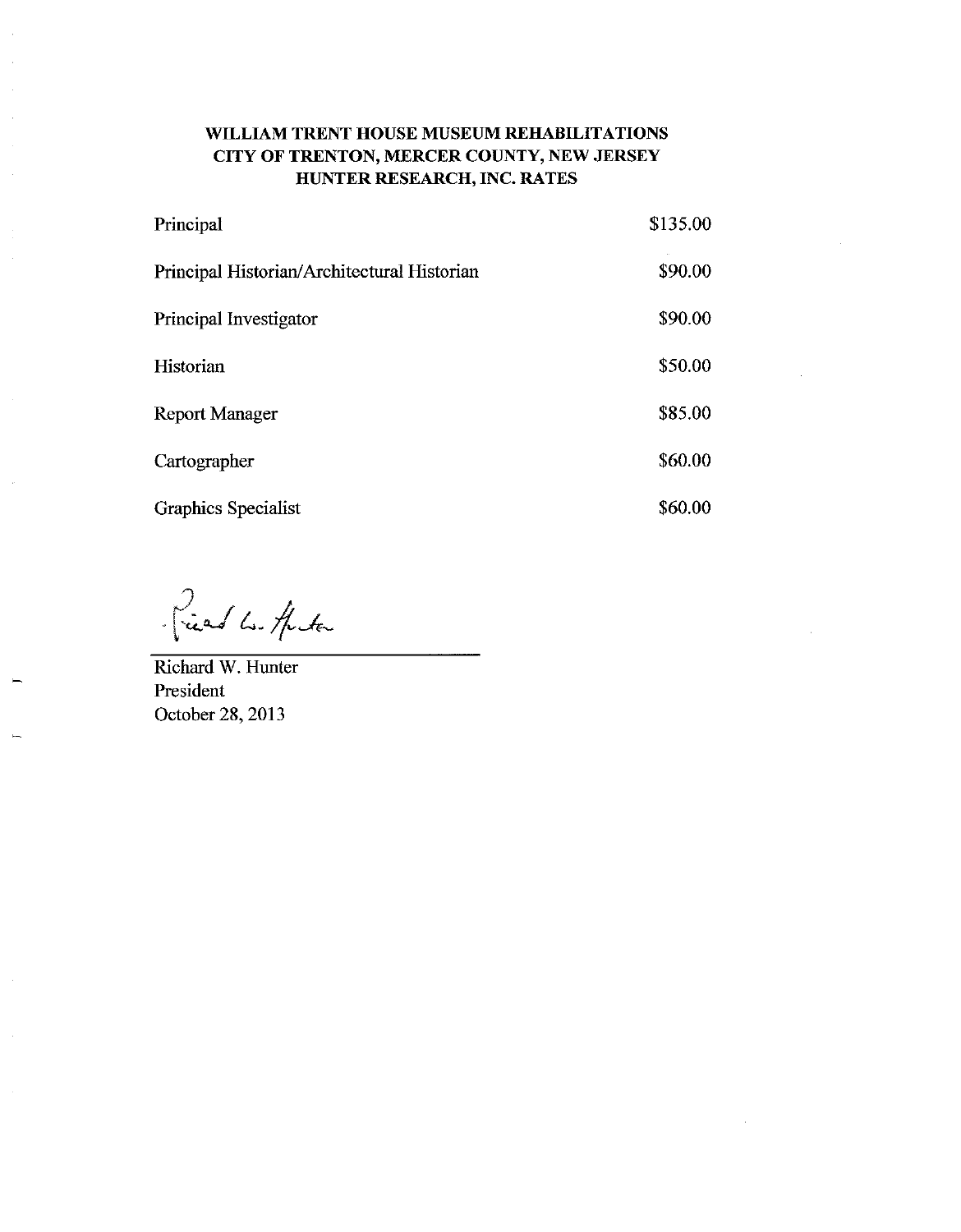## BECKER & FRONDORF

Construction Cost Consulting · Project Management

## Billing & Overhead Rates - Year 2012

 $\mathbb{R}^2$  $\bar{\beta}$ 

 $\bar{\beta}$ 

 $\hat{\boldsymbol{\beta}}$ 

 $\bar{\alpha}$ 

 $\bar{\nu}$ 

| <b>Billing Rates:</b><br><b>Position</b> | <b>Hourly</b>         | Overhead<br>174%  | 10%           | <b>Profit Billing Rate</b><br>2012 |  |
|------------------------------------------|-----------------------|-------------------|---------------|------------------------------------|--|
| Principal                                | 96.00                 | 167.00            | 26.00         | \$<br>289.00                       |  |
| <b>Project Estimator</b>                 | 50.00                 | 87.00             | 14.00         | \$<br>151.00                       |  |
| <b>Assistant Estimator</b>               | 31.00                 | 54.00             | 9.00          | \$<br>94.00                        |  |
| Scheduler                                | 53.00                 | 92.00             | 15.00         | \$<br>160.00                       |  |
| Assistant Scheduler                      | 37.00                 | 64.00             | 10.00         | s<br>111.00                        |  |
| Administrative                           | 27.00                 | 47.00             |               | S                                  |  |
|                                          |                       |                   | 7.00          | 81.00                              |  |
| Overhead Rate (based on Year 2011):      | <b>General Ledger</b> |                   |               | <b>Allowable</b>                   |  |
| Account Title                            | <b>Balance</b>        | <b>Exclusions</b> |               | <b>Direct Costs Indirect Costs</b> |  |
| Direct Labor                             | 893,448               |                   | 893,448       |                                    |  |
| Advertising                              |                       |                   |               | ۳                                  |  |
| Bad Debt Expense                         |                       |                   |               |                                    |  |
| <b>Bank Charges</b>                      | 684                   |                   |               | 684                                |  |
| Depreciation                             | 19,988                |                   |               | 19.988                             |  |
| Development                              | 13,207                | 13,207            |               |                                    |  |
| Donations                                | 12.175                | 12,175            |               |                                    |  |
| Dues and Subscriptions                   | 8,956                 |                   |               | 8,956                              |  |
| 401(k) Plan - Employer Portion           | 46.087                |                   |               | 46,087                             |  |
| Insurance:                               |                       |                   |               |                                    |  |
| <b>Business</b>                          | 35.271                |                   |               | 35.271                             |  |
| Health                                   | 53.659                |                   |               | 53.659                             |  |
| Office                                   | 24 137                |                   |               | 24 137                             |  |
| Salaries:                                |                       |                   |               |                                    |  |
| Indirect                                 | 443.014               |                   |               | 443.014                            |  |
| <b>Bonuses</b>                           | 515,000               |                   |               | 515,000                            |  |
| <b>Payroll Services</b>                  | 3,305                 |                   |               | 3,305                              |  |
| Payroll Taxes                            | 124, 143              |                   |               | 124 143                            |  |
| Postage & Printing                       | 10,461                |                   |               | 10461                              |  |
| <b>Professional Services</b>             | 40.236                |                   |               | 40,236                             |  |
| Rent & Related Expenses                  | 141,051               |                   |               | 141,051                            |  |
| Repairs & Maintenance                    |                       |                   |               | $\overline{a}$                     |  |
| Taxes & Licenses                         | (2,861)               |                   |               | (2,861)                            |  |
| Technology Charge                        |                       |                   |               |                                    |  |
| Telephone                                | 33.964                |                   |               | 33,964                             |  |
| Travel                                   | 57,076                |                   |               | 57,076                             |  |
| <b>Utilities</b>                         |                       |                   |               |                                    |  |
| <b>Total Overhead Expenses</b>           | \$2,473,001           | \$<br>25,382      | 893,448<br>\$ | \$1,554,171                        |  |

FAR General & Administrative Overhead Rate (Allowable Indirect Costs/Direct Lab 174%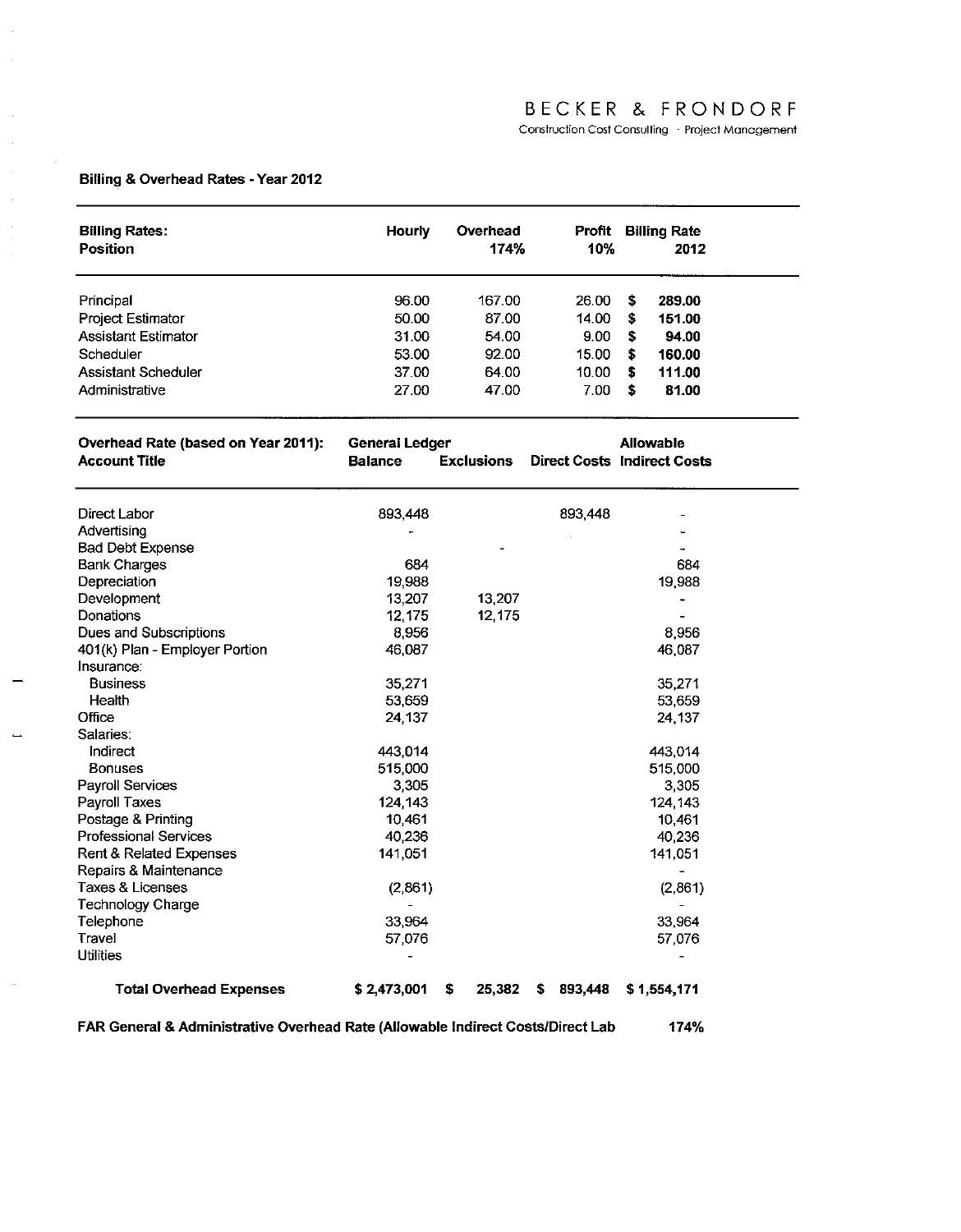An Officer of the Respondent Firm must sign and date this Price Form and return with the proposal.

| <b>Description</b>                                                                                                           | <b>Unit</b>               | Qty. | Unit price (\$) | Total (\$) |
|------------------------------------------------------------------------------------------------------------------------------|---------------------------|------|-----------------|------------|
| Task Item 1A - Architectural Design<br>Services - Schematic Design Phase                                                     | <b>LUMP</b><br><b>SUM</b> | 1    |                 | \$21,000   |
| Task Item 1A - Investigation Allowance                                                                                       | <b>LUMP</b><br><b>SUM</b> | 1    |                 | \$5,000    |
| Task Item 1A - Archaeological Services<br>Allowance (Allowance amount set by the<br>Owner).                                  | <b>LUMP</b><br><b>SUM</b> | 1    |                 | \$10,000   |
| <b>Total Hourly Rate for Archaeologist</b><br>including Consultant markup for<br>coordination and documentation:<br>\$135/hr |                           |      |                 |            |
| Task Item 1B - Architectural Design<br>Services - Design Development Phase                                                   | <b>LUMP</b><br><b>SUM</b> | 1    |                 | \$25,600   |
| <b>Task Item 2 - Construction Documents</b>                                                                                  | <b>LUMP</b><br><b>SUM</b> | 1    |                 | \$32,700   |
| Task Item 3 - Assistance with Bidding                                                                                        | <b>LUMP</b><br><b>SUM</b> | 1    |                 | \$3,500    |
| Task Item 4 - Construction Phase Support<br><b>Services</b>                                                                  | <b>HOUR</b>               | 80   | \$135/hr        | \$10,800   |

On the lines below, insert the Total Price for the entire Scope of Services including General Requirements, Task Item 1A & 1B - Architectural Design Services (including Schematic Design Phase & Design Development Phase), Task Item 2 - Construction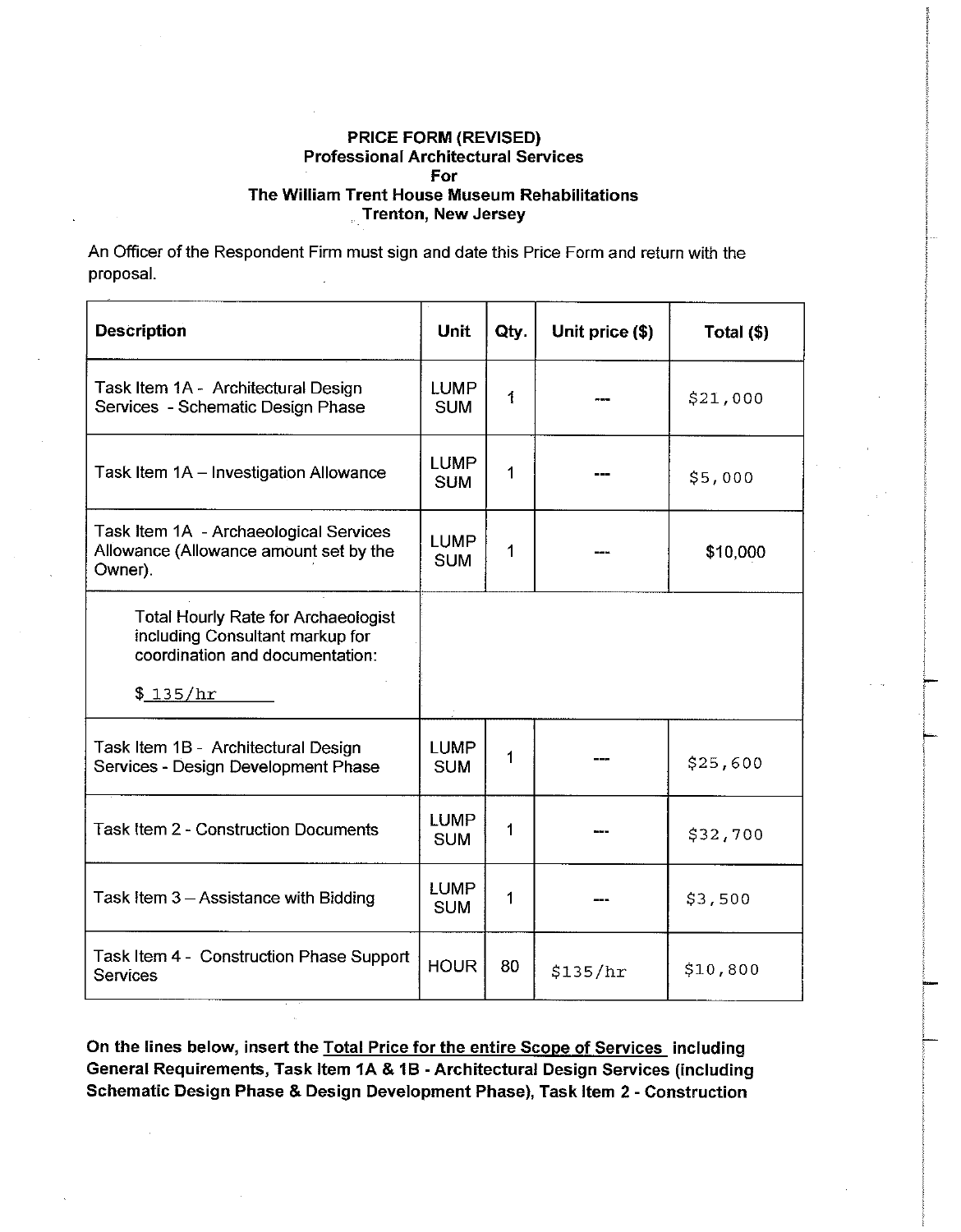Documents, Task Item 3 - Assistance with Bidding, and Task Item 4 - Construction Phase **Support Services.** 

one hundred eight thousand six hundred dollars

**Total Amount in words** 

 $$108,600$ 

**Total Amount in numbers** 

The undersigned proposes to furnish and deliver the above goods/services pursuant to the RFP and made part hereof. The price provided in the Price Form shall include all equipment, materials, supplies, labor, subconsultant's fees, per diem, overhead, insurance, profit, taxes, shipping fees, warranties, submittal preparations, conformance with health and safety protocols, compliance with all regulations and other incidentals required to complete the Work as described in the Scope of Services.

Ford 3 Architects

80-0082191

Company

Federal ID#

32 Nassau Street Princeton, NJ 08542

**Address** 

M. McChfort

Moira McClintock

**Signature of Authorized Agent** 

**Print Name** 

Partner

10/30/2013

**Title** 

Date

609-924-0043

moiram@ford3.com

**Telephone Number** 

E-mail Address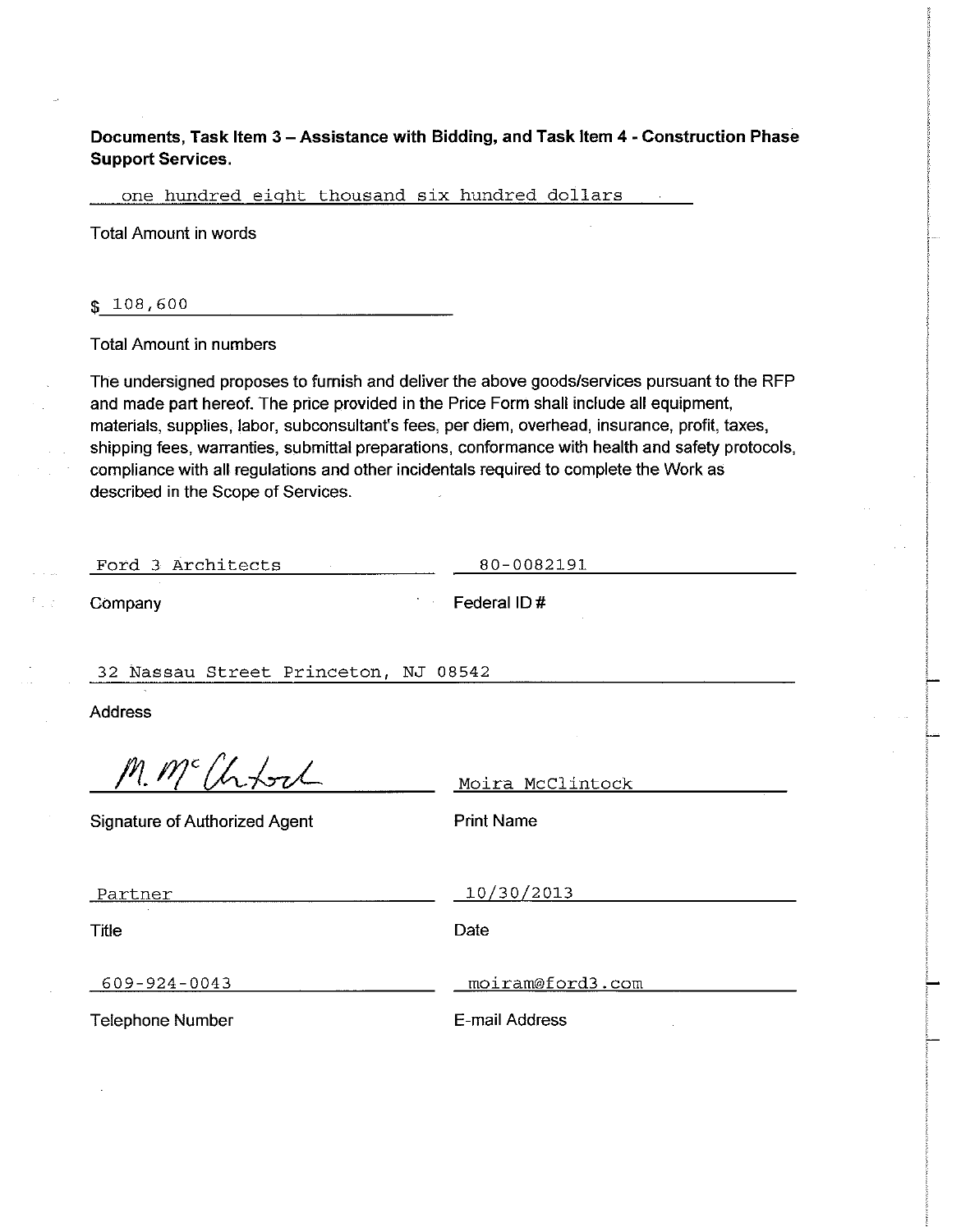## **PROPOSAL**

The undersigned respondent declares that he/she has read the Notice of Request for Proposal, Instructions to Respondents, Affidavits and Scope of Services, Requirements, Evaluation Criteria attached, that he/she has determ

|              | (SIGNÁTURE BY AUTHORIZED REPRESENTATIVE)                                                   |  |
|--------------|--------------------------------------------------------------------------------------------|--|
|              | The undersigned is a Corporation, Partnership or Individual under the laws of the State of |  |
|              |                                                                                            |  |
|              |                                                                                            |  |
| COMPANY:     | Ford 3 Architects                                                                          |  |
| ADDRESS:     | 32 Nassau Street, 3rd Floor                                                                |  |
|              | Princeton, NJ 08542                                                                        |  |
| FED. ID No.: | 80-0082191                                                                                 |  |
| NAME:        | Moira McClintock                                                                           |  |
| TELEPHONE:   | $609 - 924 - 0043$                                                                         |  |
| FAX:         | 609-924-2380                                                                               |  |
| $E-MAIL:$    | MoiraM@ford3.com                                                                           |  |
| DATE:        | 10/28/2013                                                                                 |  |
|              |                                                                                            |  |

RFP2013-41THE WILLIAM TRENT HOUSE MUSEUM REHABILITATIONS

26